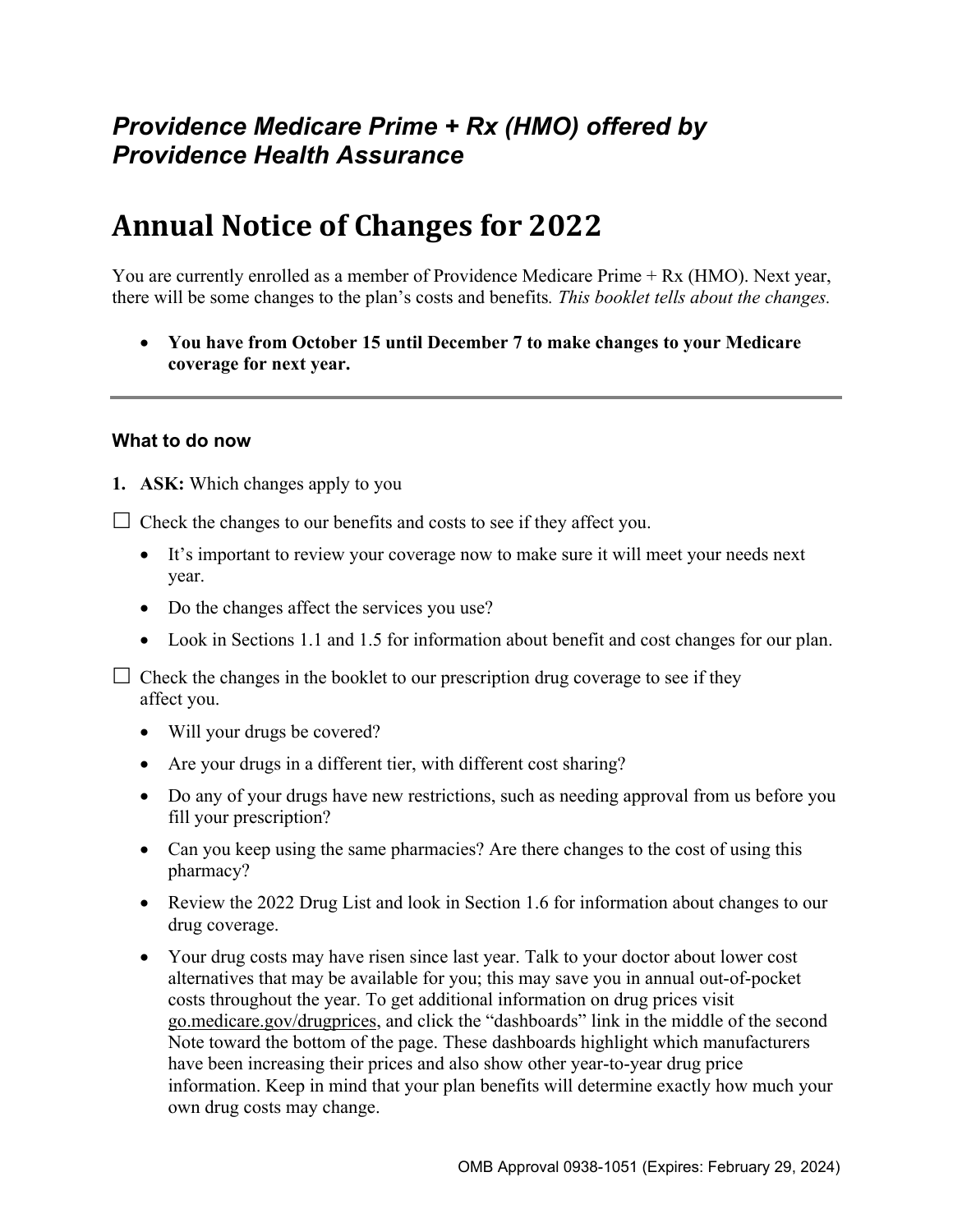$\Box$  Check to see if your doctors and other providers will be in our network next year.

- Are your doctors, including specialists you see regularly, in our network?
- What about the hospitals or other providers you use?
- Look in Sections 1.3 and 1.4 for information about our *Provider and Pharmacy Directory*.
- $\Box$  Think about your overall health care costs.
	- How much will you spend out-of-pocket for the services and prescription drugs you use regularly?
	- How much will you spend on your premium and deductibles?
	- How do your total plan costs compare to other Medicare coverage options?
- $\Box$  Think about whether you are happy with our plan.
- **2. COMPARE:** Learn about other plan choices

 $\Box$  Check coverage and costs of plans in your area.

- Use the personalized search feature on the Medicare Plan Finder at [www.medicare.gov/plan-compare](http://www.medicare.gov/plan-compare) website.
- Review the list in the back of your *Medicare & You 2022* handbook.
- Look in Section 3.2 to learn more about your choices.

 $\Box$  Once you narrow your choice to a preferred plan, confirm your costs and coverage on the plan's website.

#### **3. CHOOSE:** Decide whether you want to change your plan

- If you don't join another plan by December 7, 2021, you will be enrolled in Providence Medicare Prime + Rx (HMO).
- To change to a **different plan** that may better meet your needs, you can switch plans between October 15 and December 7.
- **4. ENROLL:** To change plans, join a plan between **October 15** and **December 7, 2021** 
	- If you don't join another plan by **December 7, 2021**, you will be enrolled in Providence Medicare Prime + Rx (HMO).
	- If you join another plan by **December 7, 2021**, your new coverage will start on **January 1, 2022.** You will be automatically disenrolled from your current plan.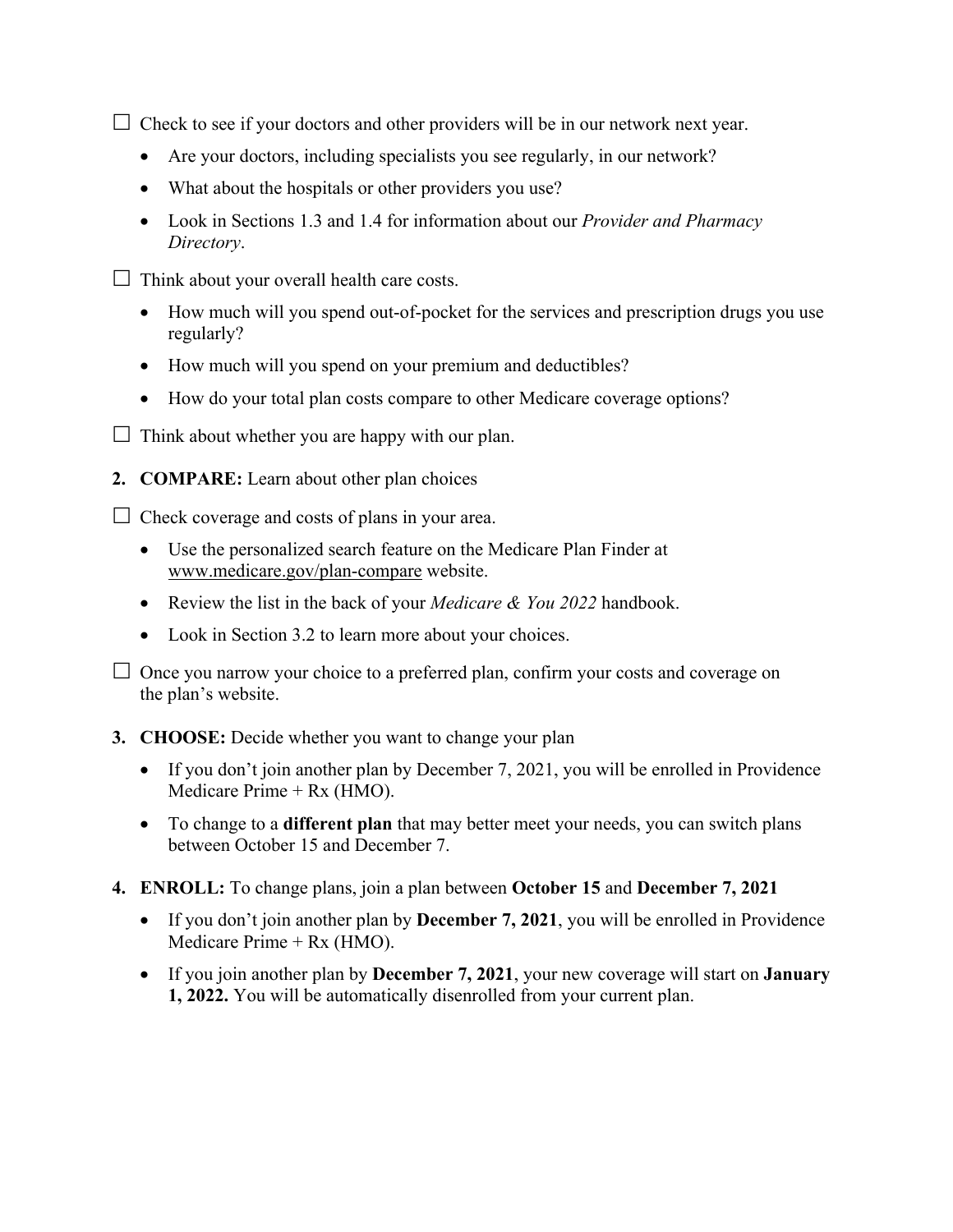#### **Additional Resources**

- Please contact our Customer Service number at 503-574-8000 or 1-800-603-2340 for additional information. (TTY users should call 711.) Hours are 8 a.m. to 8 p.m. (Pacific Time), seven days a week.
- This information is available in a different format, including large print and braille.
- **Coverage under this Plan qualifies as Qualifying Health Coverage (QHC)** and satisfies the Patient Protection and Affordable Care Act's (ACA) individual shared responsibility requirement. Please visit the Internal Revenue Service (IRS) website at [www.irs.gov/Affordable-Care-Act/Individuals-and-Families](http://www.irs.gov/Affordable-Care-Act/Individuals-and-Families) for more information.

### **About Providence Medicare Prime + Rx (HMO)**

- Providence Medicare Advantage Plans is an HMO, HMO-POS and HMO SNP with Medicare and Oregon Health Plan contracts. Enrollment in Providence Medicare Advantage Plans depends on contract renewal.
- When this booklet says "we," "us," or "our," it means Providence Health Assurance. When it says "plan" or "our plan," it means Providence Medicare Prime + Rx (HMO).

H9047\_2022ANOC07\_M File & Use 09052021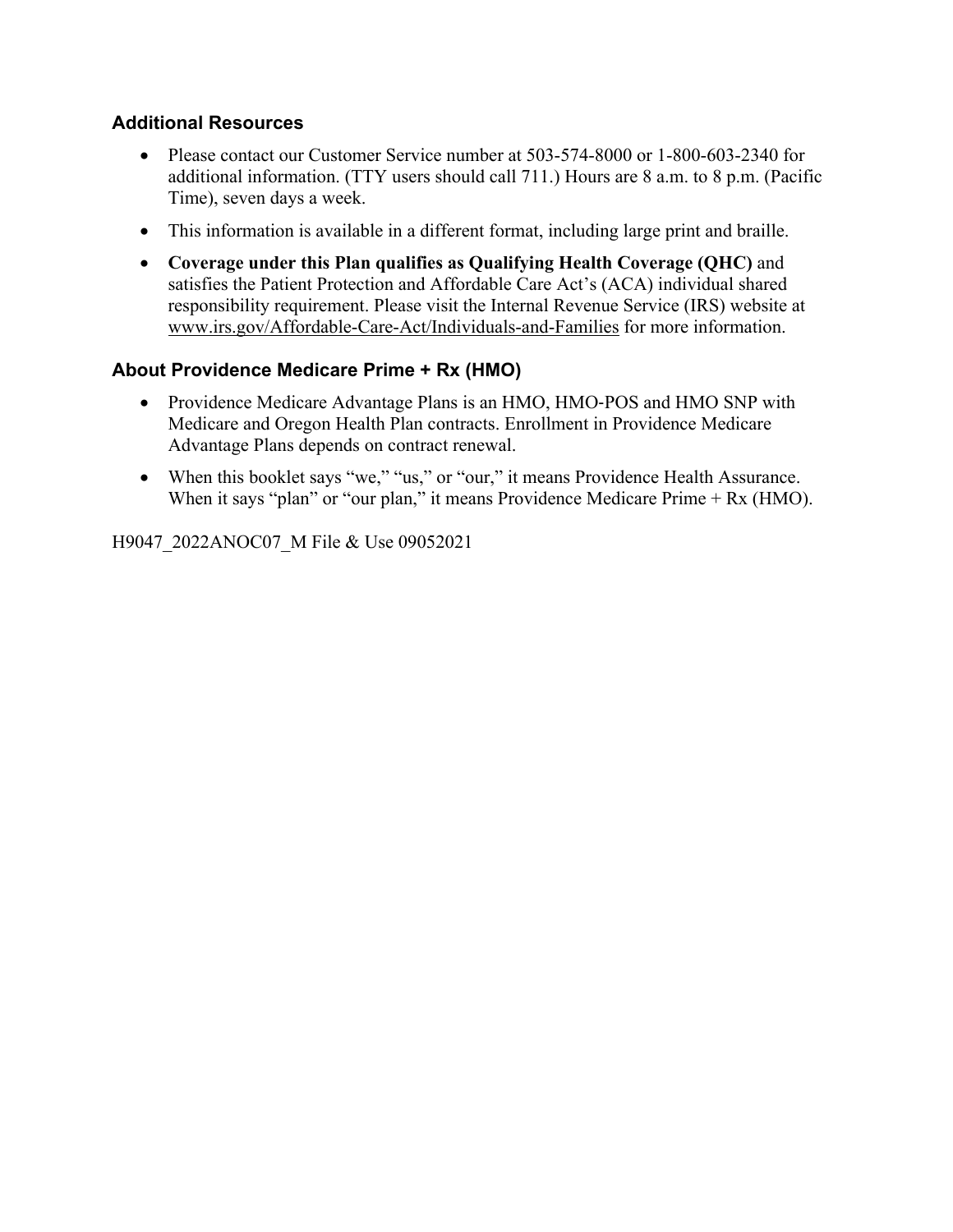### <span id="page-3-0"></span>**Summary of Important Costs for 2022**

The table below compares the 2021 costs and 2022 costs for Providence Medicare Prime + Rx (HMO) in several important areas. **Please note this is only a summary of changes**. A copy of the *Evidence of Coverage* is located on our website at [www.ProvidenceHealthAssurance.com](http://www.ProvidenceHealthAssurance.com). You may also call Customer Service to ask us to mail you an *Evidence of Coverage*.

| Cost                                                                                                                                                                                                                                                                                                                                                          | 2021 (this year)                                                                                                                                                                                          | 2022 (next year)                                                                                                                                                                                          |
|---------------------------------------------------------------------------------------------------------------------------------------------------------------------------------------------------------------------------------------------------------------------------------------------------------------------------------------------------------------|-----------------------------------------------------------------------------------------------------------------------------------------------------------------------------------------------------------|-----------------------------------------------------------------------------------------------------------------------------------------------------------------------------------------------------------|
| Monthly plan premium*<br>* Your premium may be higher or<br>lower than this amount. See<br>Section 1.1 for details.                                                                                                                                                                                                                                           | \$0                                                                                                                                                                                                       | \$0                                                                                                                                                                                                       |
| Maximum out-of-pocket amount<br>This is the most you will pay<br>out-of-pocket for your covered<br>services.<br>(See Section 1.2 for details.)                                                                                                                                                                                                                | \$5,900                                                                                                                                                                                                   | \$5,900                                                                                                                                                                                                   |
| <b>Doctor office visits</b>                                                                                                                                                                                                                                                                                                                                   | Primary care visits:<br>There is no coinsurance,<br>copayment, or deductible<br>per visit<br>Specialist visits:<br>\$40 copayment per visit                                                               | Primary care visits:<br>There is no coinsurance,<br>copayment, or deductible<br>per visit<br>Specialist visits:<br>\$40 copayment per visit                                                               |
| <b>Inpatient hospital stays</b><br>Includes inpatient acute, inpatient<br>rehabilitation, long-term care<br>hospitals and other types of<br>inpatient hospital services.<br>Inpatient hospital care starts the<br>day you are formally admitted to<br>the hospital with a doctor's order.<br>The day before you are discharged<br>is your last inpatient day. | \$450 copayment each day<br>for days 1-4 per<br>admission and there is no<br>coinsurance, copayment,<br>or deductible each day for<br>day 5 and beyond for<br>Medicare-covered<br>inpatient hospital care | \$450 copayment each day<br>for days 1-4 per<br>admission and there is no<br>coinsurance, copayment,<br>or deductible each day for<br>day 5 and beyond for<br>Medicare-covered<br>inpatient hospital care |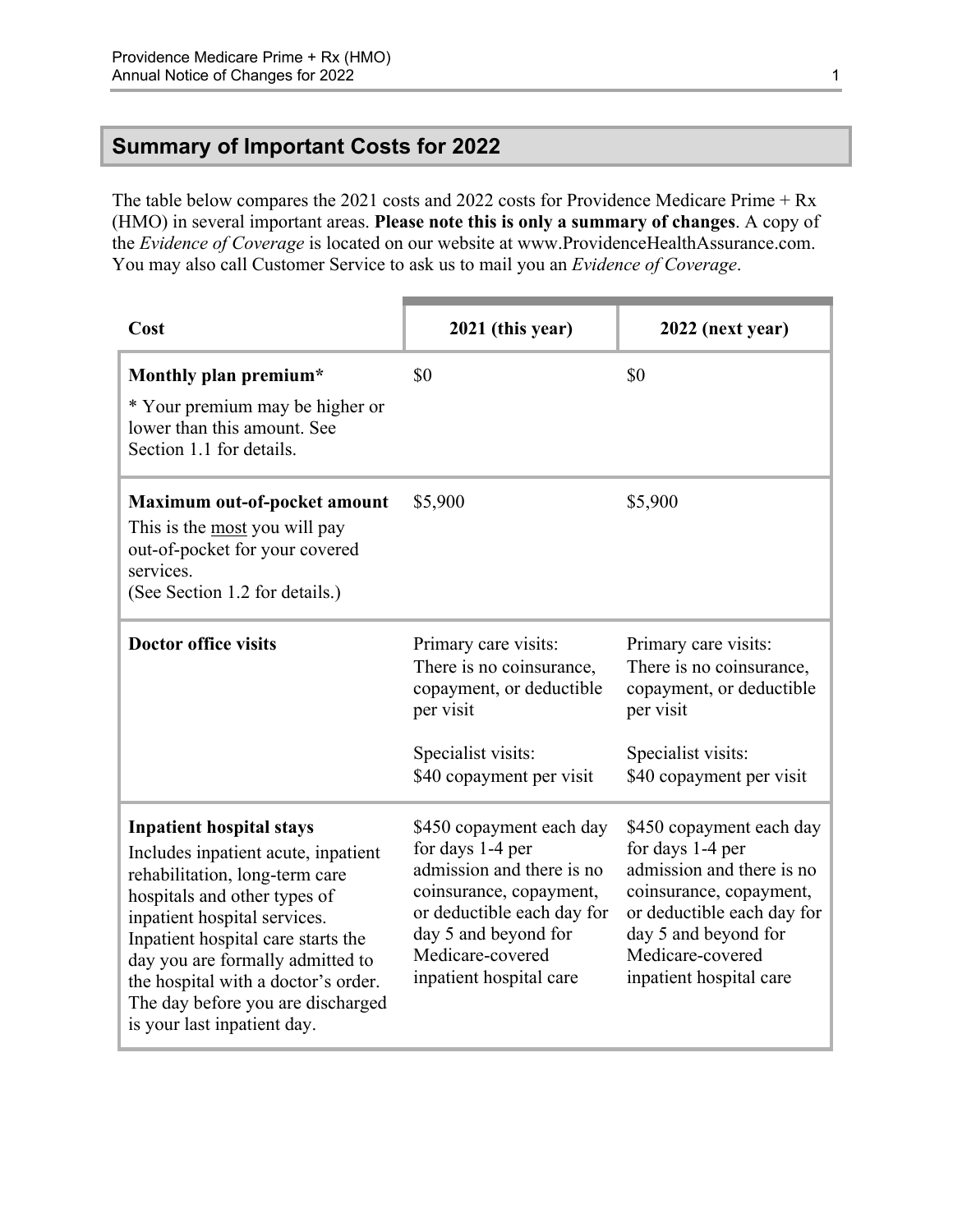| Cost                                                                                                                                                                                                                                                                                                                       | 2021 (this year)                                                                                                                   | 2022 (next year)                                                                                                                   |
|----------------------------------------------------------------------------------------------------------------------------------------------------------------------------------------------------------------------------------------------------------------------------------------------------------------------------|------------------------------------------------------------------------------------------------------------------------------------|------------------------------------------------------------------------------------------------------------------------------------|
| Part D prescription drug                                                                                                                                                                                                                                                                                                   | Deductible: \$150                                                                                                                  | Deductible: \$150                                                                                                                  |
| coverage<br>(See Section 1.6 for details.)                                                                                                                                                                                                                                                                                 | Copayment/Coinsurance<br>during the Initial<br>Coverage Stage:                                                                     | Copayment/Coinsurance<br>during the Initial<br>Coverage Stage:                                                                     |
|                                                                                                                                                                                                                                                                                                                            | Drug Tier 1: \$0 per<br>prescription at a<br>preferred network<br>pharmacy or \$16 per<br>prescription at a<br>network pharmacy    | Drug Tier 1: \$0 per<br>prescription at a<br>preferred network<br>pharmacy or \$16 per<br>prescription at a<br>network pharmacy    |
| To find out which drugs are Select<br>Insulins, review the most recent<br>Drug List we provided<br>electronically. You can identify<br>Select Insulins by looking in the<br>formulary. They are indicated by<br>"SI" in the Requirements/Limits<br>section of the formulary. If you<br>have questions about the Drug List, | Drug Tier 2: \$10 per<br>prescription at a<br>preferred network<br>pharmacy or \$20 per<br>prescription at a<br>network pharmacy   | Drug Tier 2: \$10 per<br>prescription at a<br>preferred network<br>pharmacy or \$20 per<br>prescription at a<br>network pharmacy   |
|                                                                                                                                                                                                                                                                                                                            | Additional coverage<br>for Select Insulins not<br>available                                                                        | \$10-\$20 for Select<br>Insulins per month                                                                                         |
| you can also call Customer Service<br>(Phone numbers for Customer<br>Service are found in Section 7.1 of<br>this booklet).                                                                                                                                                                                                 | Drug Tier 3: \$47 per<br>prescription at a<br>preferred network<br>pharmacy or \$47 per<br>prescription at a<br>network pharmacy   | Drug Tier 3: \$47 per<br>prescription at a<br>preferred network<br>pharmacy or \$47 per<br>prescription at a<br>network pharmacy   |
|                                                                                                                                                                                                                                                                                                                            | Additional coverage<br>for Select Insulins not<br>available                                                                        | \$35 for Select<br>Insulins per month                                                                                              |
|                                                                                                                                                                                                                                                                                                                            | Drug Tier 4: \$100 per<br>prescription at a<br>preferred network<br>pharmacy or \$100 per<br>prescription at a<br>network pharmacy | Drug Tier 4: \$100 per<br>prescription at a<br>preferred network<br>pharmacy or \$100 per<br>prescription at a<br>network pharmacy |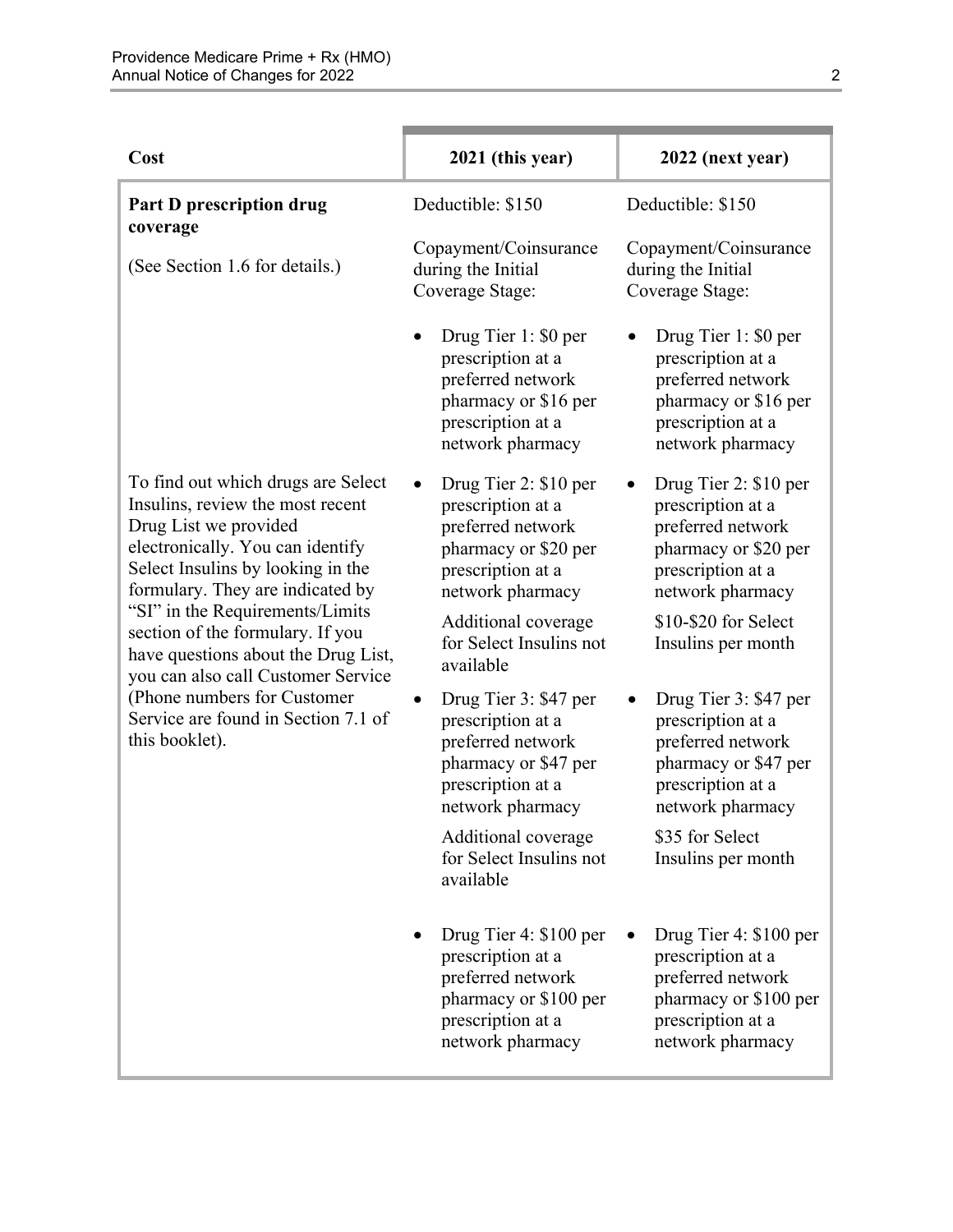| Cost | 2021 (this year)                                                                                                                                 | 2022 (next year)                                                                                                                    |
|------|--------------------------------------------------------------------------------------------------------------------------------------------------|-------------------------------------------------------------------------------------------------------------------------------------|
|      | Drug Tier 5: $30\%$ of<br>$\bullet$<br>the total cost at a<br>preferred network<br>pharmacy or 30% of<br>the total cost at a<br>network pharmacy | Drug Tier 5: $30\%$ of<br>the total cost at a<br>preferred network<br>pharmacy or 30% of<br>the total cost at a<br>network pharmacy |
|      | Drug Tier 6: Not<br>covered                                                                                                                      | Drug Tier 6: \$0 per<br>prescription at a<br>preferred network<br>pharmacy or \$0 per<br>prescription at a<br>network pharmacy      |

п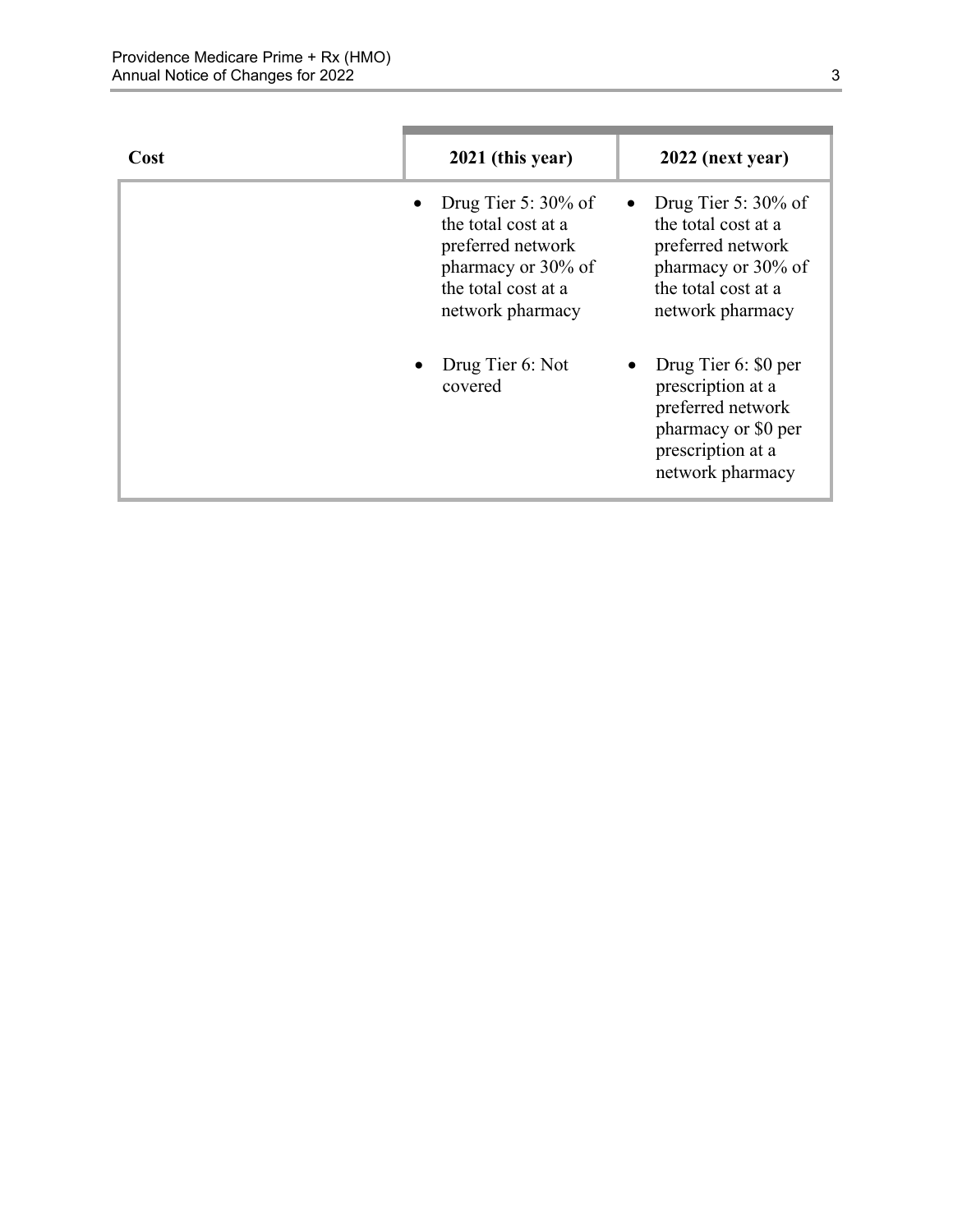# *Annual Notice of Changes* **for 2022 Table of Contents**

| <b>SECTION 1</b> |                                                                             |  |
|------------------|-----------------------------------------------------------------------------|--|
|                  |                                                                             |  |
|                  |                                                                             |  |
|                  |                                                                             |  |
|                  |                                                                             |  |
|                  |                                                                             |  |
|                  |                                                                             |  |
| <b>SECTION 2</b> |                                                                             |  |
| <b>SECTION 3</b> |                                                                             |  |
|                  | Section 3.1 – If you want to stay in Providence Medicare Prime + Rx (HMO)17 |  |
|                  |                                                                             |  |
| <b>SECTION 4</b> |                                                                             |  |
| <b>SECTION 5</b> | Programs That Offer Free Counseling about Medicare  18                      |  |
| <b>SECTION 6</b> | Programs That Help Pay for Prescription Drugs19                             |  |
| <b>SECTION 7</b> |                                                                             |  |
|                  | Section 7.1 – Getting Help from Providence Medicare Prime + Rx (HMO) 19     |  |
|                  |                                                                             |  |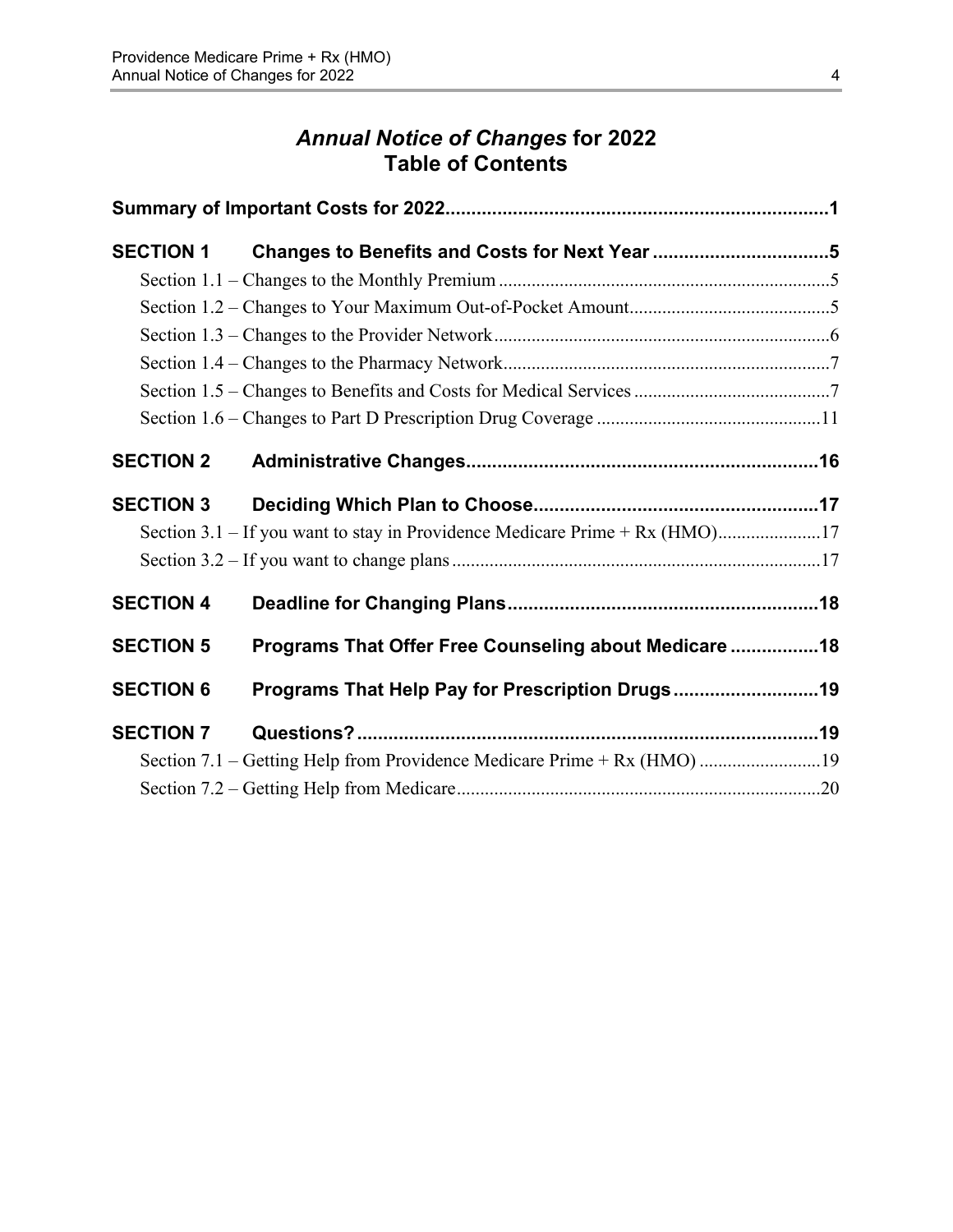### <span id="page-7-0"></span>**SECTION 1 Changes to Benefits and Costs for Next Year**

### <span id="page-7-1"></span>**Section 1.1 – Changes to the Monthly Premium**

| Cost                                                                                        | 2021 (this year)                                     | 2022 (next year)                                               |
|---------------------------------------------------------------------------------------------|------------------------------------------------------|----------------------------------------------------------------|
| <b>Monthly premium</b><br>(You must also continue to pay your)<br>Medicare Part B premium.) | \$0                                                  | \$0<br>There is no change for<br>the upcoming benefit<br>year. |
| <b>Optional Supplemental Dental</b><br>Coverage monthly premium                             | Providence Basic<br><b>Wrap Dental</b><br>\$29.40    | Providence Dental<br>Basic<br>\$32.50                          |
| <b>Optional Supplemental Dental</b><br>Coverage monthly premium                             | Providence Enhanced<br><b>Wrap Dental</b><br>\$42.20 | Providence Dental<br>Enhanced<br>\$45.10                       |

- Your monthly plan premium will be *more* if you are required to pay a lifetime Part D late enrollment penalty for going without other drug coverage that is at least as good as Medicare drug coverage (also referred to as "creditable coverage") for 63 days or more.
- If you have a higher income, you may have to pay an additional amount each month directly to the government for your Medicare prescription drug coverage.
- Your monthly premium will be *less* if you are receiving "Extra Help" with your prescription drug costs. Please see Section 6 regarding "Extra Help" from Medicare.

### <span id="page-7-2"></span>**Section 1.2 – Changes to Your Maximum Out-of-Pocket Amount**

 amount, you generally pay nothing for covered services for the rest of the year. To protect you, Medicare requires all health plans to limit how much you pay "out-of-pocket" during the year. This limit is called the "maximum out-of-pocket amount." Once you reach this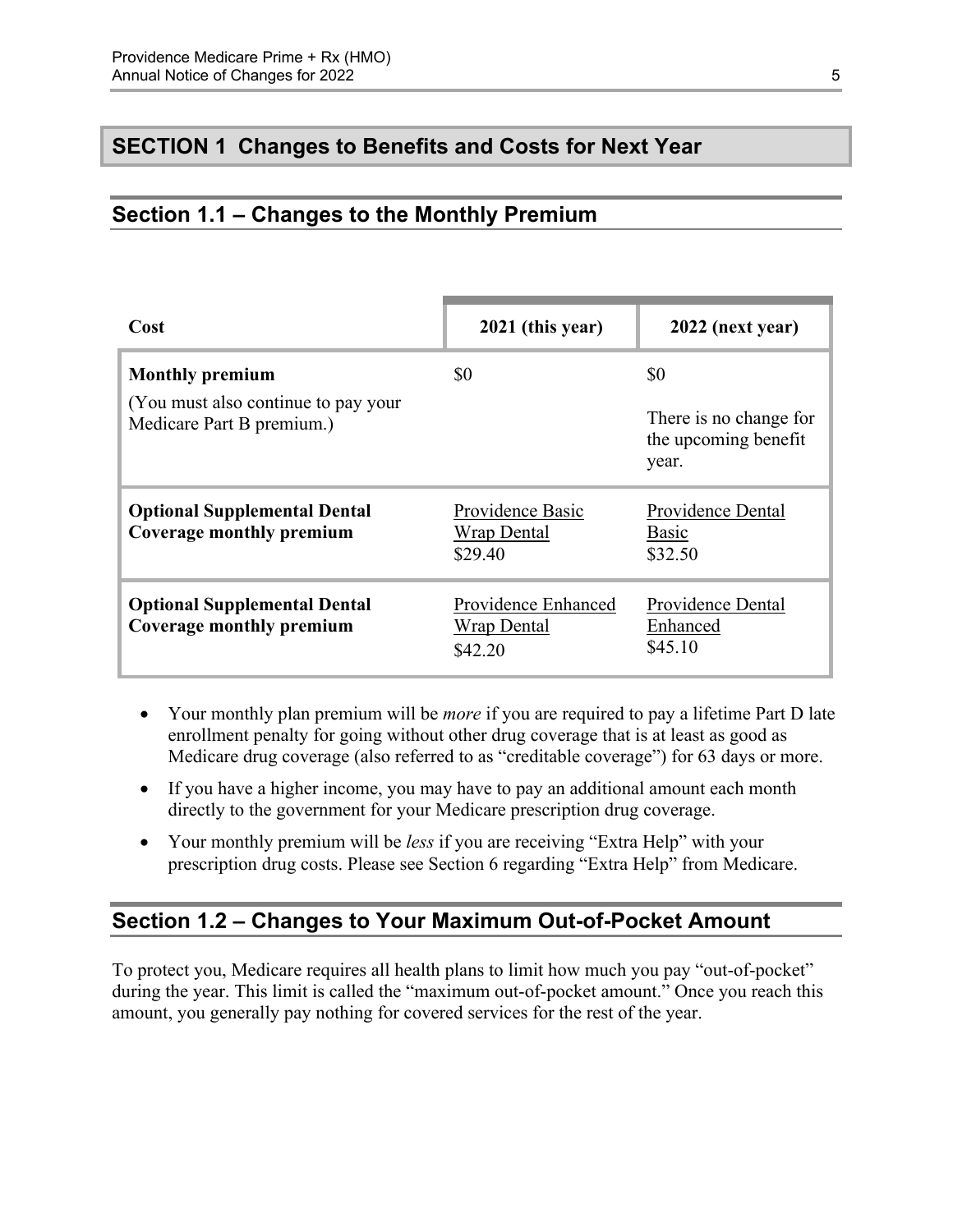| Cost                                                                                                                                                                                                                  | 2021 (this year) | 2022 (next year)                                                                                                                                                                                                        |
|-----------------------------------------------------------------------------------------------------------------------------------------------------------------------------------------------------------------------|------------------|-------------------------------------------------------------------------------------------------------------------------------------------------------------------------------------------------------------------------|
| Maximum out-of-pocket amount                                                                                                                                                                                          | \$5,900          | \$5,900                                                                                                                                                                                                                 |
| Your costs for covered medical<br>services (such as copays) count<br>toward your maximum out-of-<br>pocket amount. Your costs for<br>prescription drugs do not count<br>toward your maximum out-of-<br>pocket amount. |                  | Once you have paid<br>\$5,900 out-of-pocket for<br>covered services, you<br>will pay nothing for your<br>covered services for the<br>rest of the calendar year.<br>There is no change for the<br>upcoming benefit year. |

### <span id="page-8-0"></span>**Section 1.3 – Changes to the Provider Network**

 **to see if your providers (primary care provider, specialists, hospitals, etc.) are in our**  There are changes to our network of providers for next year. An updated *Provider and Pharmacy Directory* is located on our website at [www.ProvidenceHealthAssurance.com/findaprovider.](http://www.ProvidenceHealthAssurance.com/findaprovider) You may also call Customer Service for updated provider information or to ask us to mail you a *Provider and Pharmacy Directory*. **Please review the 2022** *Provider and Pharmacy Directory*  **network**.

It is important that you know that we may make changes to the hospitals, doctors and specialists (providers) that are part of your plan during the year. There are a number of reasons why your provider might leave your plan, but if your doctor or specialist does leave your plan, you have certain rights and protections summarized below:

- Even though our network of providers may change during the year, we must furnish you with uninterrupted access to qualified doctors and specialists.
- We will make a good faith effort to provide you with at least 30 days' notice that your provider is leaving our plan so that you have time to select a new provider.
- We will assist you in selecting a new qualified provider to continue managing your health care needs.
- If you are undergoing medical treatment you have the right to request, and we will work with you to ensure, that the medically necessary treatment you are receiving is not interrupted.
- If you believe we have not furnished you with a qualified provider to replace your previous provider or that your care is not being appropriately managed, you have the right to file an appeal of our decision.
- If you find out your doctor or specialist is leaving your plan, please contact us so we can assist you in finding a new provider to manage your care.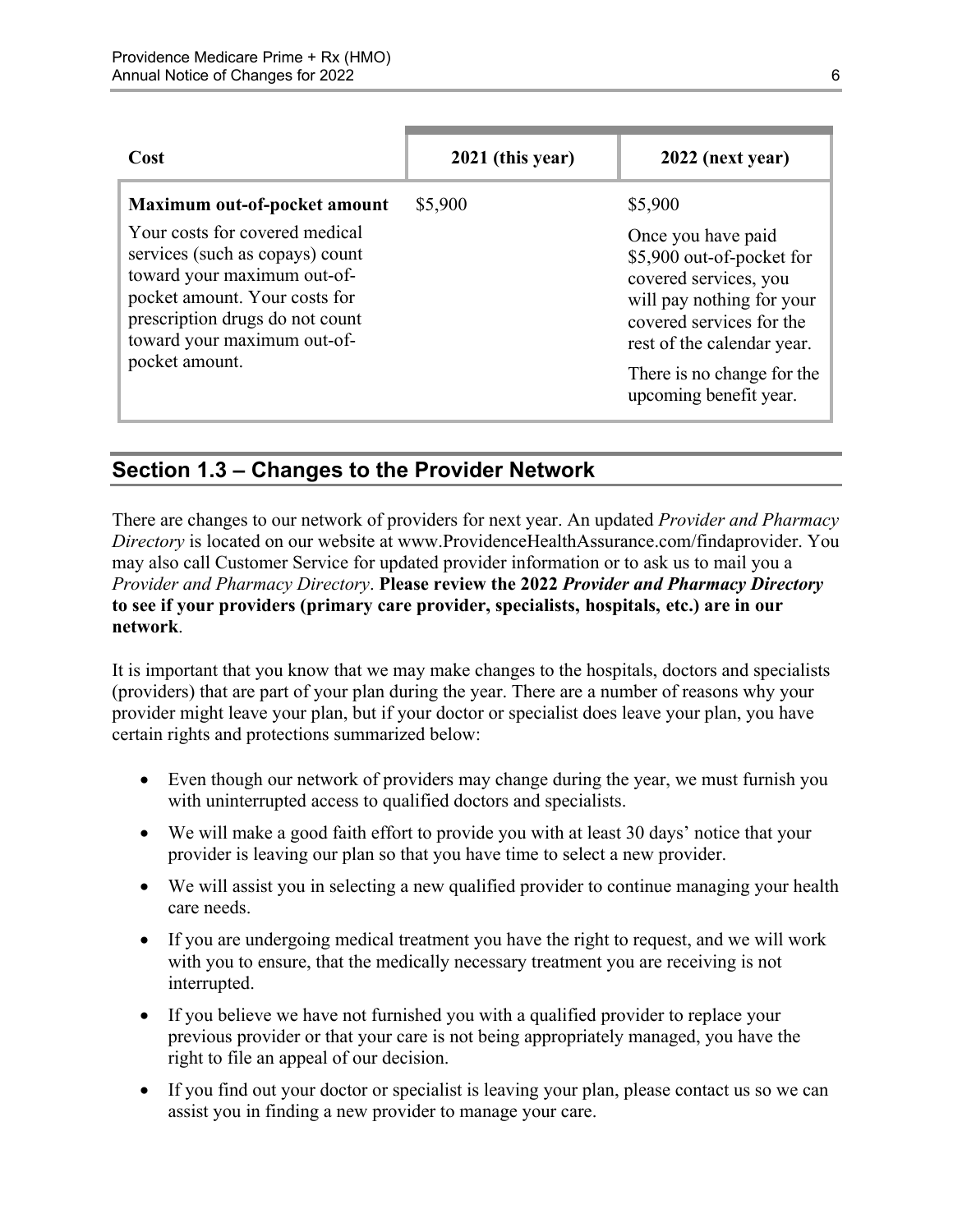# <span id="page-9-0"></span>**Section 1.4 – Changes to the Pharmacy Network**

Amounts you pay for your prescription drugs may depend on which pharmacy you use. Medicare drug plans have a network of pharmacies. In most cases, your prescriptions are covered *only* if they are filled at one of our network pharmacies. Our network includes pharmacies with preferred cost sharing, which may offer you lower cost sharing than the standard cost sharing offered by other network pharmacies for some drugs.

There are changes to our network of pharmacies for next year. An updated *Provider and Pharmacy Directory* is located on our website at [www.ProvidenceHealthAssurance.com/findaprovider](http://www.ProvidenceHealthAssurance.com/findaprovider). You may also call Customer Service for updated provider information or to ask us to mail you a *Provider and Pharmacy Directory*. **Please review the 2022** *Provider and Pharmacy Directory* **to see which pharmacies are in our** 

<span id="page-9-1"></span>**network**.

# **Section 1.5 – Changes to Benefits and Costs for Medical Services**

We are changing our coverage for certain medical services next year. The information below describes these changes. For details about the coverage and costs for these services, see Chapter 4, *Medical Benefits Chart (what is covered and what you pay)*, in your *2022 Evidence of Coverage.* 

#### **Opioid treatment program services**

Members of our plan with opioid use disorder (OUD) can receive coverage of services to treat OUD through an Opioid Treatment Program (OTP) which includes the following services:

- U.S. Food and Drug Administration (FDA)-approved opioid agonist and antagonist medication-assisted treatment (MAT) medications.
- Dispensing and administration of MAT medications (if applicable)
- Substance use counseling
- Individual and group therapy
- Toxicology testing
- Intake activities
- Periodic assessments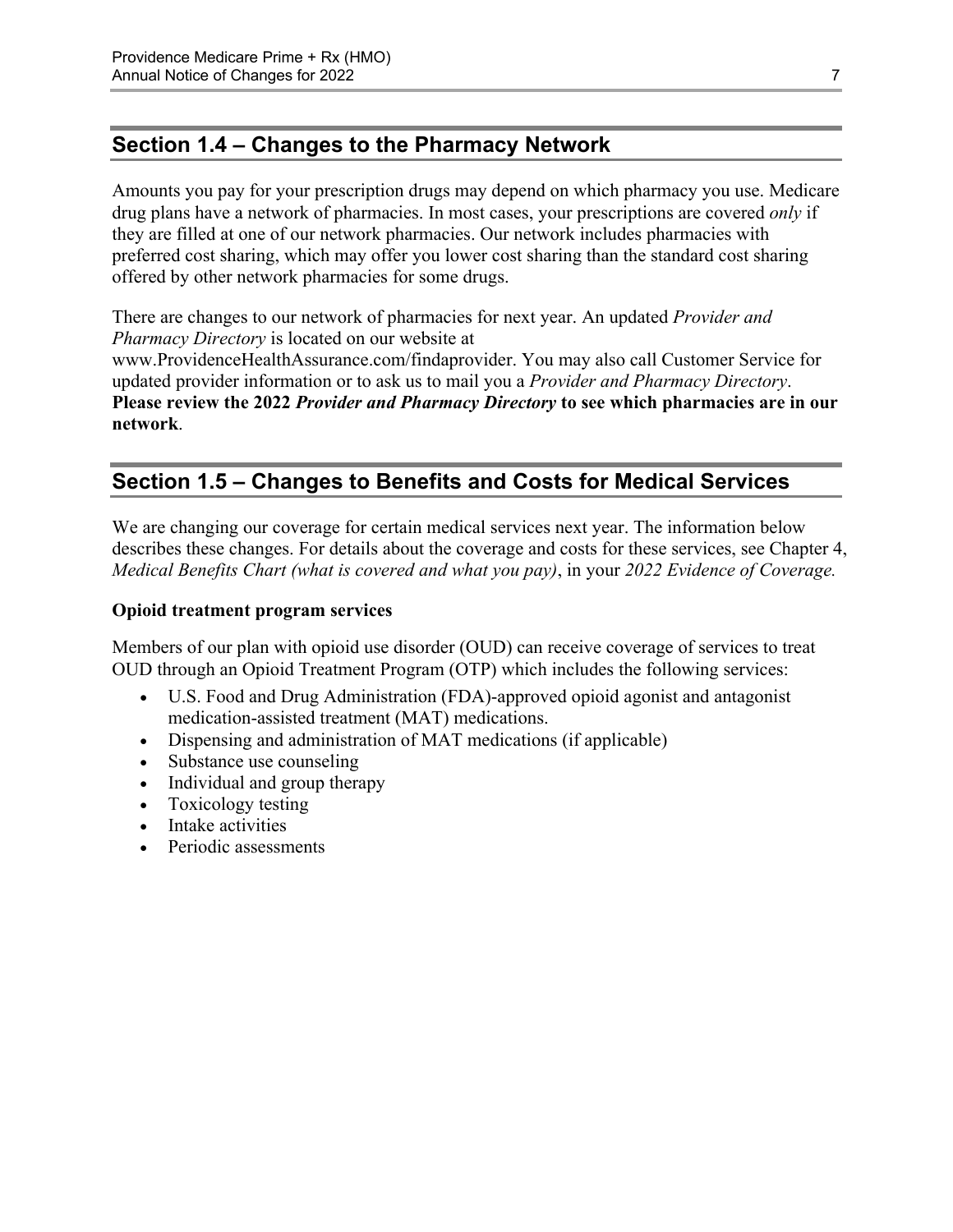| Cost                                                    | 2021 (this year)                                                                                                                                                                                                                                                                                                         | 2022 (next year)                                                                                                                                                                                                                                                                       |
|---------------------------------------------------------|--------------------------------------------------------------------------------------------------------------------------------------------------------------------------------------------------------------------------------------------------------------------------------------------------------------------------|----------------------------------------------------------------------------------------------------------------------------------------------------------------------------------------------------------------------------------------------------------------------------------------|
| <b>Dental services (embedded</b><br>routine preventive) | You pay a \$15 copayment for<br>each preventive dental visit<br>where any of the following<br>covered services are<br>completed:                                                                                                                                                                                         | You pay a \$15 copayment for<br>each preventive dental visit<br>where any of the following<br>covered services are<br>completed:                                                                                                                                                       |
|                                                         | Two evaluations in total<br>per calendar year<br>including a maximum of<br>one comprehensive<br>evaluation per 36 months                                                                                                                                                                                                 | Two evaluations in total<br>per calendar year<br>including a maximum of<br>one comprehensive<br>evaluation per 36 months<br>and one limited oral<br>evaluation per 12 months                                                                                                           |
|                                                         | Two cleanings (excluding<br>periodontal cleanings) per<br>calendar year                                                                                                                                                                                                                                                  | Two cleanings (excluding<br>٠<br>periodontal cleanings) per<br>calendar year                                                                                                                                                                                                           |
|                                                         | One bitewing x-ray per<br>calendar year or one full<br>mouth diagnostic x-ray<br>every five years                                                                                                                                                                                                                        | Any combination of<br>bitewing x-rays, two per<br>calendar year or one full<br>mouth diagnostic x-ray,<br>for a total of two                                                                                                                                                           |
|                                                         | Emergency palliative<br>treatment (only if no<br>services other than exam<br>and x-rays were<br>performed on the same<br>date of service)                                                                                                                                                                                | Emergency palliative<br>treatment (only if no<br>services other than exam<br>and x-rays were<br>performed on the same<br>date of service)                                                                                                                                              |
| <b>Fitness benefit</b>                                  | The Silver&Fit <sup>®</sup> Healthy<br>Aging and Exercise Program<br>is offered to eligible<br>Medicare Advantage<br>beneficiaries. The following<br>choices are available to you<br>at no cost: You can select one<br>fitness center membership,<br>one Stay Fit Kit, and one<br>Home Fitness Kit each<br>benefit year. | The Silver&Fit® Healthy<br>Aging and Exercise Program<br>is offered to eligible<br>Medicare Advantage<br>beneficiaries. The following<br>choices are available to you<br>at no cost: You can select one<br>fitness center membership<br>and one Home Fitness Kit<br>each benefit year. |
|                                                         |                                                                                                                                                                                                                                                                                                                          | You also have access to the<br>Premium Fitness Network for<br>an additional cost per month.                                                                                                                                                                                            |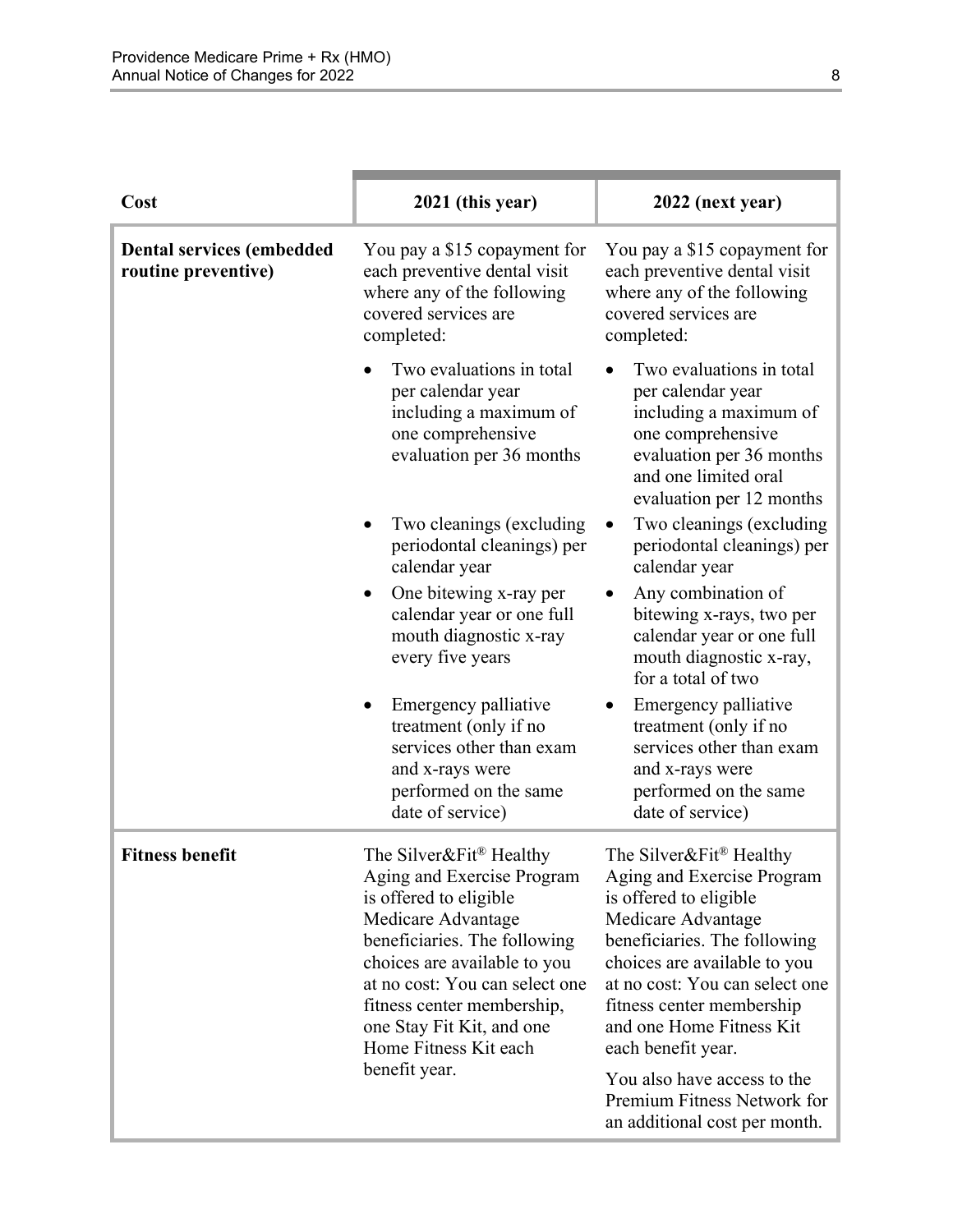| Cost                               | 2021 (this year)                                                                                                                                                                                                                                                                                              | 2022 (next year)                                                                                                                                                                                                                                                                                                                                                      |
|------------------------------------|---------------------------------------------------------------------------------------------------------------------------------------------------------------------------------------------------------------------------------------------------------------------------------------------------------------|-----------------------------------------------------------------------------------------------------------------------------------------------------------------------------------------------------------------------------------------------------------------------------------------------------------------------------------------------------------------------|
| <b>Health and wellness classes</b> | Health and wellness includes<br>educational classes on the<br>topics of weight<br>management, stress<br>reduction, fall prevention,<br>pain education, osteoporosis,<br>yoga, childbirth, smoking<br>cessation, progressive<br>disorders, and nutrition<br>offered at participating<br>Providence facilities. | Health and wellness includes<br>educational classes on the<br>topics of weight<br>management, stress<br>reduction, fall prevention,<br>pain education, urinary<br>incontinence-pelvic floor,<br>osteoporosis, yoga, smoking<br>cessation, progressive<br>disorders and nutrition. You<br>may access classes offered<br>virtually through<br>participating facilities. |
|                                    | You have an allowance of<br>\$500 for health and wellness<br>classes.                                                                                                                                                                                                                                         | You have an unlimited<br>allowance for health and<br>wellness classes.                                                                                                                                                                                                                                                                                                |
| <b>Hearing aids</b>                | This benefit is administered<br>by TruHearing                                                                                                                                                                                                                                                                 | This benefit is administered<br>by TruHearing                                                                                                                                                                                                                                                                                                                         |
|                                    | You pay a \$499 copayment<br>per Advanced hearing aid or<br>a \$799 copayment per<br>Premium hearing aid.                                                                                                                                                                                                     | You pay a \$699 copayment<br>per Advanced hearing aid or<br>a \$999 copayment per<br>Premium hearing aid.                                                                                                                                                                                                                                                             |
|                                    | Hearing Aid purchases<br>include:<br>3 provider visits within<br>first year of hearing aid<br>purchase<br>45-day trial period<br>3-year extended warranty<br>$\bullet$<br>48 batteries per aid for<br>non-rechargeable models                                                                                 | Hearing Aid purchases<br>include:<br>First year of follow-up<br>provider visits<br>60-day trial period<br>3-year extended warranty<br>$\bullet$<br>80 batteries per aid for<br>non-rechargeable models                                                                                                                                                                |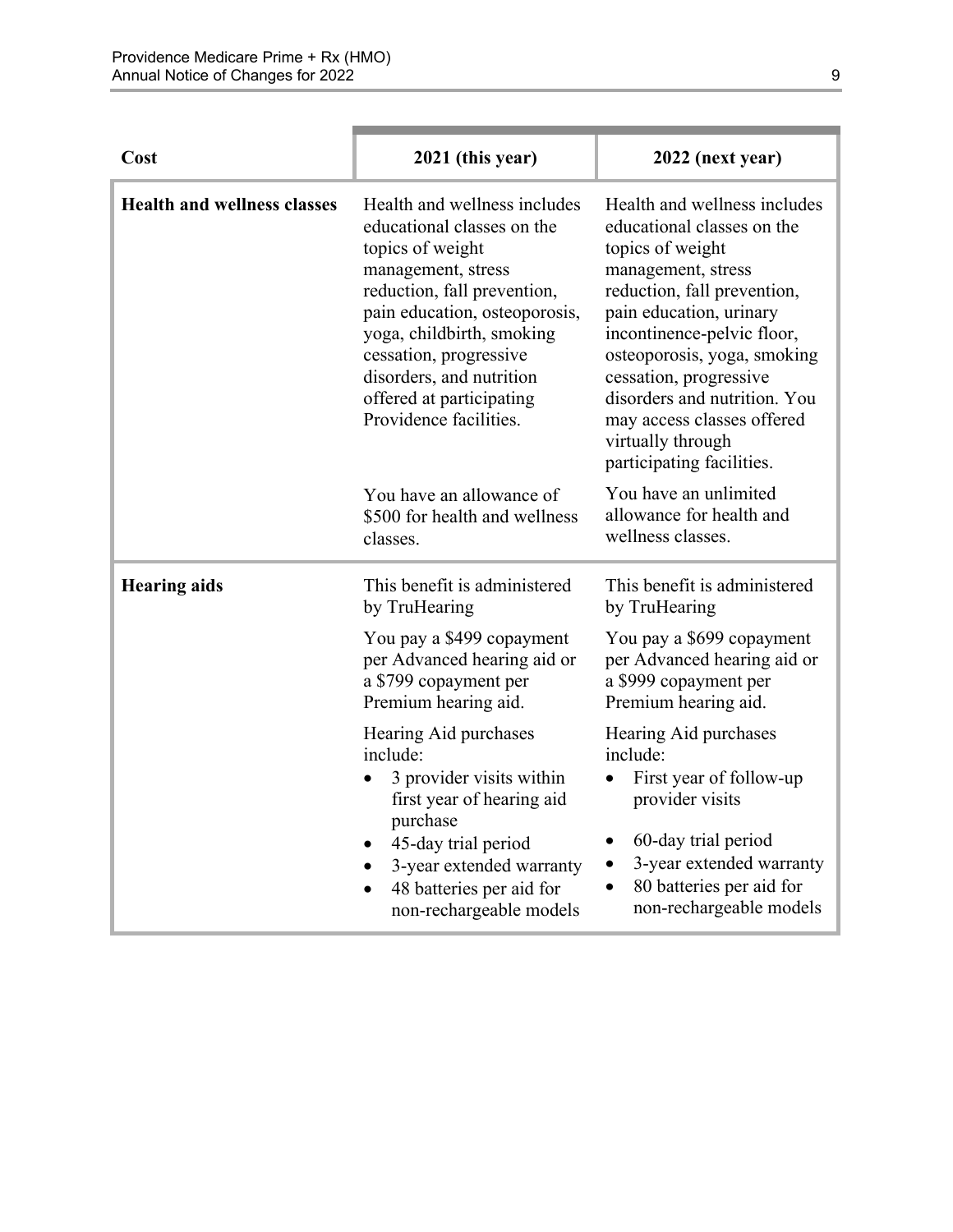| Cost                                                                                                                                 | 2021 (this year)                                                                                                                                                                                       | 2022 (next year)                                                                                                                                                                                                                                                                                                                                                   |
|--------------------------------------------------------------------------------------------------------------------------------------|--------------------------------------------------------------------------------------------------------------------------------------------------------------------------------------------------------|--------------------------------------------------------------------------------------------------------------------------------------------------------------------------------------------------------------------------------------------------------------------------------------------------------------------------------------------------------------------|
| Meal delivery program<br>(non-Medicare-covered)                                                                                      | Meal delivery program is not<br>covered.                                                                                                                                                               | There is no coinsurance,<br>copayment, or deductible for<br>non-Medicare-covered meal<br>delivery program.<br>(two meals per day for 14<br>days (total of 28 meals),<br>immediately following each<br>inpatient hospitalization).<br>There is no plan coverage.<br>limit.                                                                                          |
| <b>Optional Providence Dental</b><br><b>Basic</b><br>(this optional supplemental<br>benefit is available for an<br>extra premium)    | You pay 0% of the total cost<br>for covered preventive and<br>diagnostic services, including<br>exams and x-rays.<br>You pay 50% of the total cost<br>for comprehensive dental<br>diagnostic services. | You pay 0% of the total cost<br>for covered preventive and<br>diagnostic services, including<br>exams, cleanings, and x-rays.<br>You pay 50% of the total cost<br>for comprehensive dental<br>diagnostic services.<br>The list of services covered<br>by your plan has changed, for<br>a full list of covered services<br>please see your Evidence of<br>Coverage. |
| <b>Optional Providence Dental</b><br><b>Enhanced</b><br>(this optional supplemental<br>benefit is available for an<br>extra premium) | You pay 0% of the total cost<br>for covered preventive and<br>diagnostic services, including<br>exams and x-rays.<br>You pay 50% of the total cost<br>for comprehensive dental<br>diagnostic services. | You pay 0% of the total cost<br>for covered preventive and<br>diagnostic services, including<br>exams, cleanings, and x-rays.<br>You pay 50% of the total cost<br>for comprehensive dental<br>diagnostic services.<br>The list of services covered<br>by your plan has changed, for<br>a full list of covered services<br>please see your Evidence of<br>Coverage. |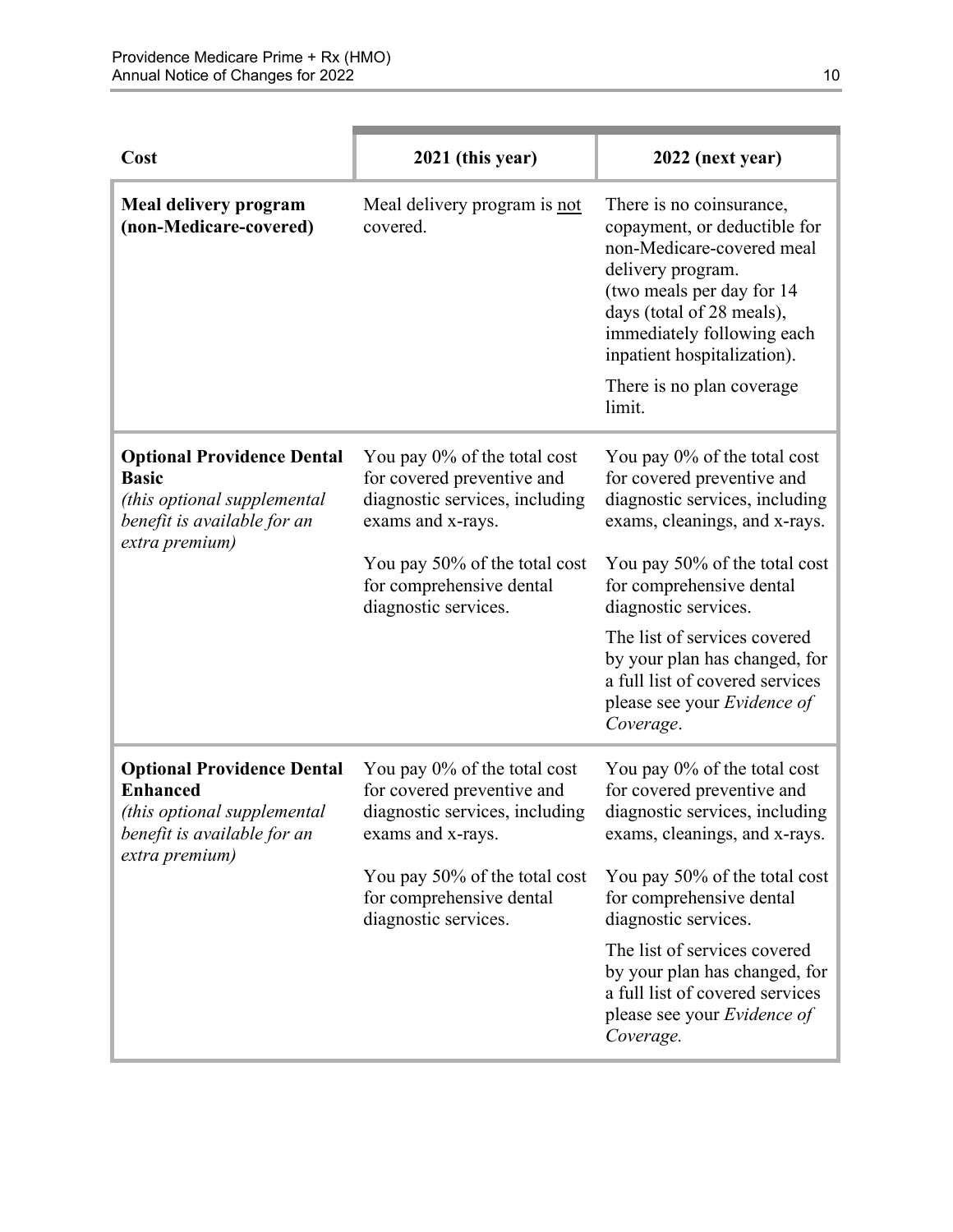| Cost                                                       | 2021 (this year)                                                          | 2022 (next year)                                                                                                                                               |
|------------------------------------------------------------|---------------------------------------------------------------------------|----------------------------------------------------------------------------------------------------------------------------------------------------------------|
| <b>Personal Emergency</b><br><b>Response System (PERS)</b> | Personal Emergency<br>Response System (PERS)<br>services are not covered. | There is no coinsurance,<br>copayment, or deductible for<br>Personal Emergency<br>Response System (PERS)<br>services.                                          |
| <b>Routine hearing services</b>                            | Routine hearing aid<br>fitting/evaluation visits are<br>not covered.      | This benefit is administered<br>by TruHearing<br>There is no coinsurance,<br>copayment, or deductible for<br>routine hearing aid<br>fitting/evaluation visits. |

# <span id="page-13-0"></span>**Section 1.6 – Changes to Part D Prescription Drug Coverage**

#### **Changes to Our Drug List**

Our list of covered drugs is called a Formulary or "Drug List." A copy of our Drug List is provided electronically.

We made changes to our Drug List, including changes to the drugs we cover and changes to the restrictions that apply to our coverage for certain drugs. **Review the Drug List to make sure your drugs will be covered next year and to see if there will be any restrictions.** 

If you are affected by a change in drug coverage, you can:

- **Work with your doctor (or other prescriber) and ask the plan to make an exception**  to cover the drug.
	- o To learn what you must do to ask for an exception, see Chapter 9 of your *E*v*idence of Coverage (What to do if you have a problem or complaint (coverage decisions, appeals, complaints))* or call Customer Service.
- **Work with your doctor (or other prescriber) to find a different drug** that we cover. You can call Customer Service to ask for a list of covered drugs that treat the same medical condition.

 Section 5.2 of the *Evidence of Coverage.*) During the time when you are getting a temporary In some situations, we are required to cover a temporary supply of a non-formulary drug in the first 90 days of the plan year or the first 90 days of membership to avoid a gap in therapy. (To learn more about when you can get a temporary supply and how to ask for one, see Chapter 5, supply of a drug, you should talk with your doctor to decide what to do when your temporary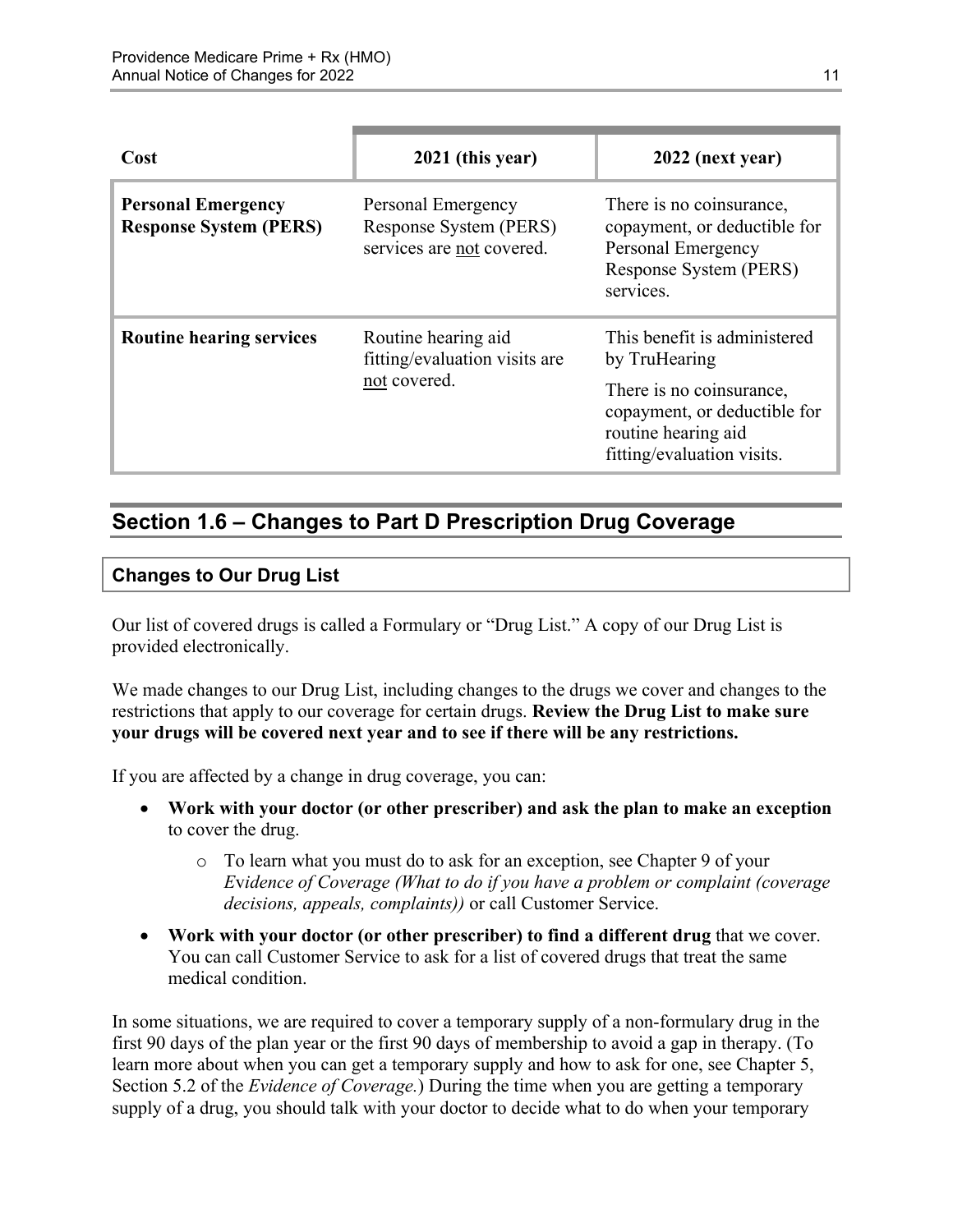supply runs out. You can either switch to a different drug covered by the plan or ask the plan to make an exception for you and cover your current drug.

If you had an approved formulary exception during the previous year, a new request may need to be submitted for the current year. To see if you need a new formulary exception request, you may call Customer Service.

Most of the changes in the Drug List are new for the beginning of each year. However, during the year, we might make other changes that are allowed by Medicare rules.

When we make these changes to the Drug List during the year, you can still work with your doctor (or other prescriber) and ask us to make an exception to cover the drug. We will also continue to update our online Drug List as scheduled and provide other required information to reflect drug changes. (To learn more about changes we may make to the Drug List, see Chapter 5, Section 6 of the Evidence of Coverage.)

### **Changes to Prescription Drug Costs**

*Note:* If you are in a program that helps pay for your drugs ("Extra Help"), **the information about costs for Part D prescription drugs may not apply to you.** We have included a separate insert, called the "Evidence of Coverage Rider for People Who Get Extra Help Paying for Prescription Drugs" (also called the "Low Income Subsidy Rider" or the "LIS Rider"), which tells you about your drug costs. If you receive "Extra Help" and didn't receive this insert with this packet, please call Customer Service and ask for the "LIS Rider."

There are four "drug payment stages." How much you pay for a Part D drug depends on which drug payment stage you are in. (You can look in Chapter 6, Section 2 of your *Evidence of Coverage* for more information about the stages.)

The information below shows the changes for next year to the first two stages – the Yearly Deductible Stage and the Initial Coverage Stage. (Most members do not reach the other two stages – the Coverage Gap Stage or the Catastrophic Coverage Stage. To get information about your costs in these stages, look at Chapter 6, Sections 6 and 7, in the *Evidence of Coverage*, which is located on our website at [www.ProvidenceHealthAssurance.com.](http://www.ProvidenceHealthAssurance.com) You may also call Customer Service to ask us to mail you an *Evidence of Coverage*.)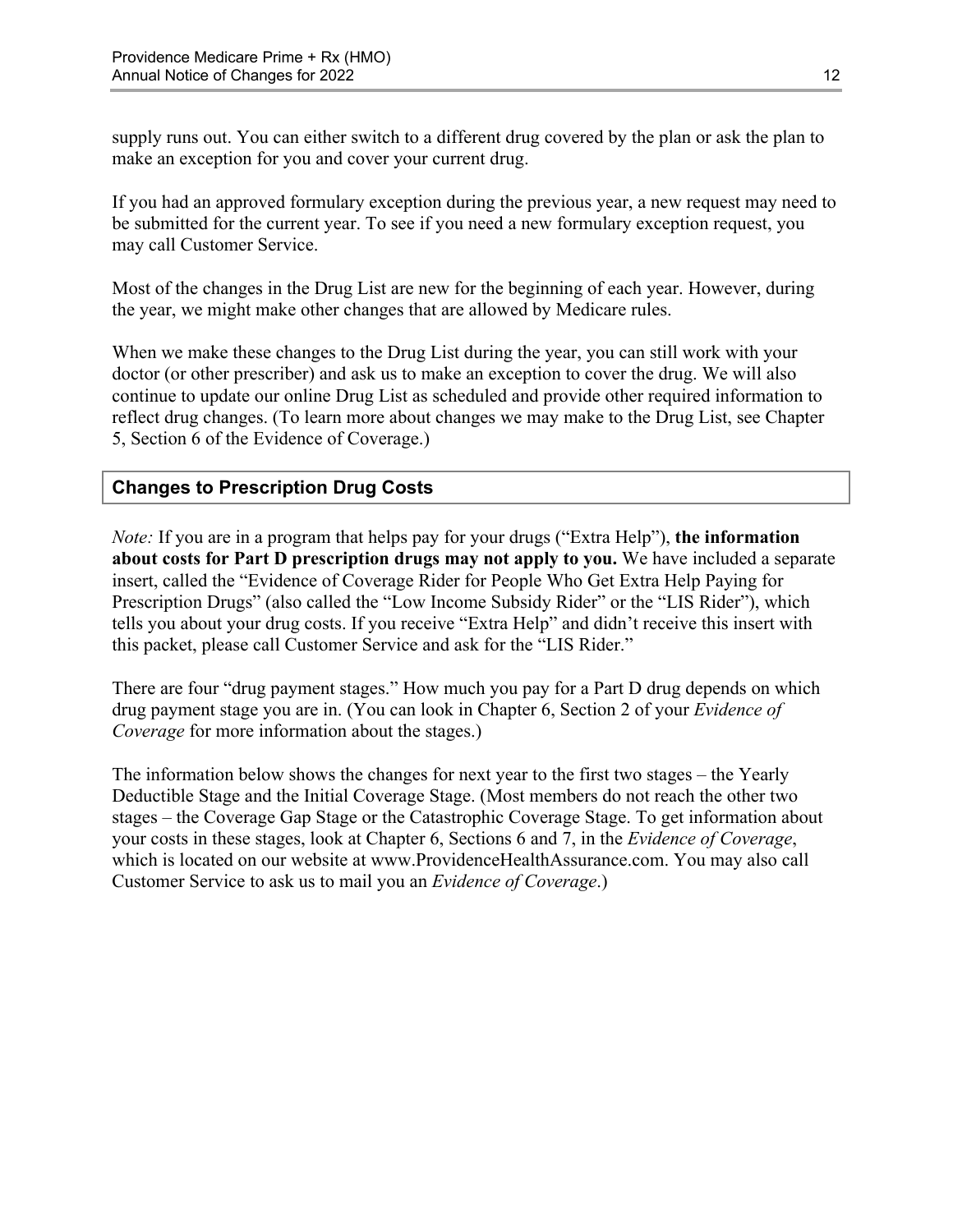### **Changes to the Deductible Stage**

| <b>Stage</b>                                                                                                                                                                               | 2021 (this year)                                                                                                                                                                                                                                                                                                                                                                                                                                                                            | 2022 (next year)                                                                                                                                                                                                                                                                                                                                                                                                                                                                                                                                                                                          |
|--------------------------------------------------------------------------------------------------------------------------------------------------------------------------------------------|---------------------------------------------------------------------------------------------------------------------------------------------------------------------------------------------------------------------------------------------------------------------------------------------------------------------------------------------------------------------------------------------------------------------------------------------------------------------------------------------|-----------------------------------------------------------------------------------------------------------------------------------------------------------------------------------------------------------------------------------------------------------------------------------------------------------------------------------------------------------------------------------------------------------------------------------------------------------------------------------------------------------------------------------------------------------------------------------------------------------|
| <b>Stage 1: Yearly Deductible</b><br><b>Stage</b>                                                                                                                                          | The deductible is \$150.                                                                                                                                                                                                                                                                                                                                                                                                                                                                    | The deductible is \$150.                                                                                                                                                                                                                                                                                                                                                                                                                                                                                                                                                                                  |
| During this stage, you pay the<br>full cost of your Tier 3 Preferred<br>Brand, Tier 4 Non-Preferred<br>Drug and Tier 5 Specialty drugs<br>until you have reached the yearly<br>deductible. | During this stage, you pay<br>\$0 per prescription cost<br>sharing for drugs on Tier 1<br>and \$10 per prescription<br>cost sharing for drugs on<br>Tier 2 from a <i>preferred</i><br>retail pharmacy; \$16 per<br>prescription cost sharing<br>for drugs on Tier 1 and<br>\$20 per prescription cost<br>sharing for drugs on Tier 2<br>from a <i>standard</i> retail<br>pharmacy; and the full<br>cost of drugs on Tier 3, 4,<br>and 5 until you have<br>reached the yearly<br>deductible. | During this stage, you pay<br>\$0 per prescription cost<br>sharing for drugs on Tier<br>1, \$10 per prescription<br>cost sharing for drugs on<br>Tier 2, and \$0 per<br>prescription cost sharing<br>for drugs on Tier 6 from a<br>preferred retail pharmacy;<br>\$16 per prescription cost<br>sharing for drugs on Tier<br>1, \$20 per prescription<br>cost sharing for drugs on<br>Tier 2, and \$0 per<br>prescription cost sharing<br>for drugs on Tier 6 from a<br>standard retail pharmacy;<br>and the full cost of drugs<br>on Tier 3, 4, and 5 until<br>you have reached the<br>yearly deductible. |
|                                                                                                                                                                                            |                                                                                                                                                                                                                                                                                                                                                                                                                                                                                             | There is no deductible for<br>Providence Medicare<br>Prime + $Rx$ (HMO) for<br>Select Insulins. You pay<br>\$10-\$35 per month for<br>Select Insulins.                                                                                                                                                                                                                                                                                                                                                                                                                                                    |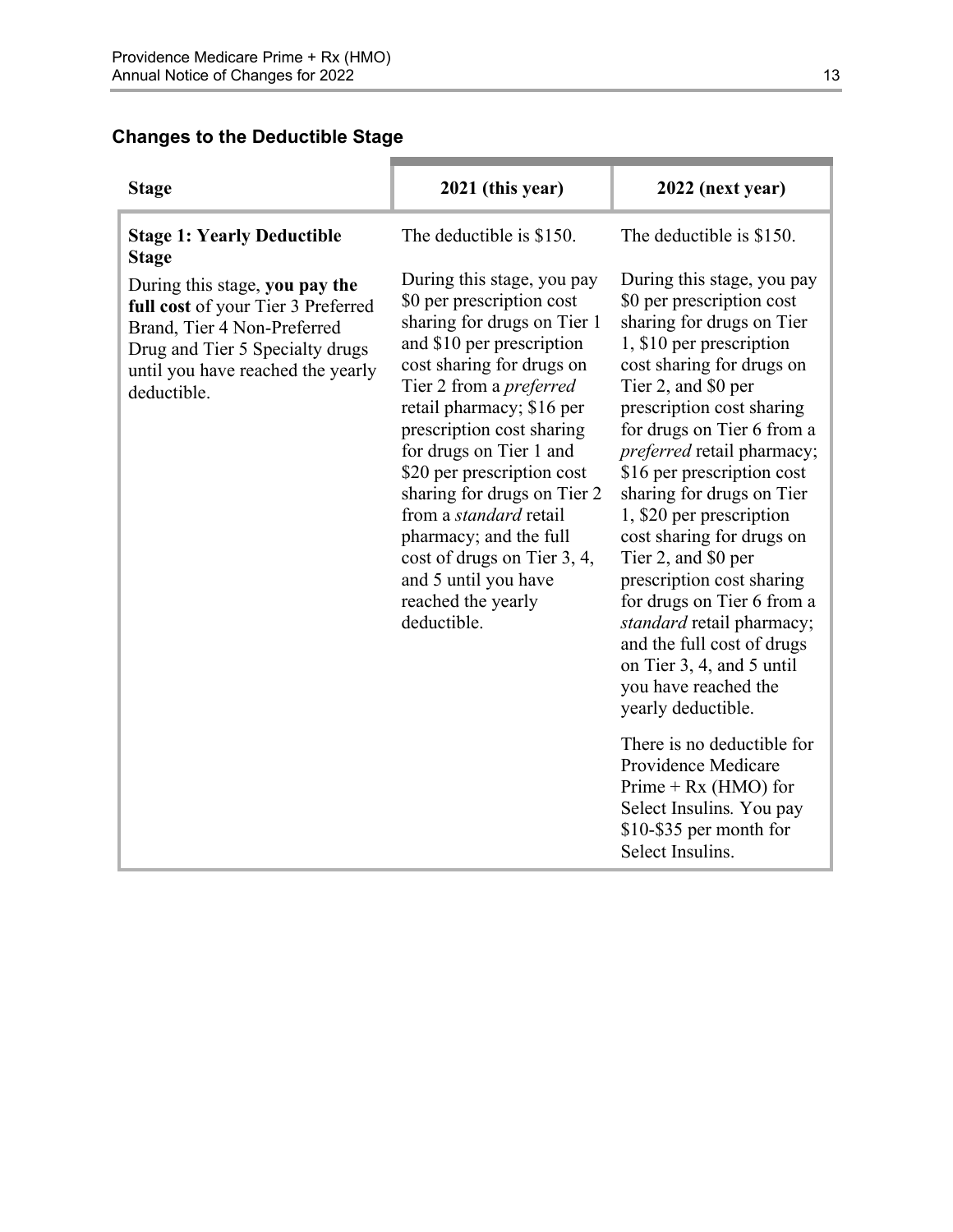### **Changes to Your Cost Sharing in the Initial Coverage Stage**

To learn how copayments and coinsurance work, look at Chapter 6, Section 1.2, *Types of out-ofpocket costs you may pay for covered drugs* in your *Evidence of Coverage*.

| <b>Stage</b>                                                                                                                                                                                        | 2021 (this year)                                                                                                                   | 2022 (next year)                                                                                                                    |
|-----------------------------------------------------------------------------------------------------------------------------------------------------------------------------------------------------|------------------------------------------------------------------------------------------------------------------------------------|-------------------------------------------------------------------------------------------------------------------------------------|
| <b>Stage 2: Initial Coverage Stage</b>                                                                                                                                                              |                                                                                                                                    |                                                                                                                                     |
| Once you pay the yearly<br>deductible, you move to the Initial<br>Coverage Stage. During this stage,<br>the plan pays its share of the cost<br>of your drugs and you pay your<br>share of the cost. | Your cost for a one-month<br>supply at a network<br>pharmacy:                                                                      | Your cost for a one-month<br>supply at a network<br>pharmacy:                                                                       |
| The costs in this row are for a one-                                                                                                                                                                | <b>Tier 1 Preferred Generic:</b>                                                                                                   | <b>Tier 1 Preferred Generic:</b>                                                                                                    |
| month (30-day) supply when you                                                                                                                                                                      | Standard cost sharing:                                                                                                             | Standard cost sharing:                                                                                                              |
|                                                                                                                                                                                                     | You pay \$16 per                                                                                                                   | You pay \$16 per                                                                                                                    |
|                                                                                                                                                                                                     | prescription.                                                                                                                      | prescription.                                                                                                                       |
| For information about the costs for                                                                                                                                                                 | Preferred cost sharing:                                                                                                            | Preferred cost sharing:                                                                                                             |
| a long-term supply or for mail-                                                                                                                                                                     | You pay \$0 per                                                                                                                    | You pay \$0 per                                                                                                                     |
| Chapter 6, Section 5 of your<br>Evidence of Coverage.                                                                                                                                               |                                                                                                                                    |                                                                                                                                     |
| We changed the tier for some of                                                                                                                                                                     | <b>Tier 2 Generic:</b>                                                                                                             | <b>Tier 2 Generic:</b>                                                                                                              |
| the drugs on our Drug List. To see                                                                                                                                                                  | Standard cost sharing:                                                                                                             | Standard cost sharing:                                                                                                              |
| tier, look them up on the Drug                                                                                                                                                                      | You pay \$20 per                                                                                                                   | You pay \$20 per                                                                                                                    |
| List.                                                                                                                                                                                               |                                                                                                                                    |                                                                                                                                     |
|                                                                                                                                                                                                     |                                                                                                                                    |                                                                                                                                     |
|                                                                                                                                                                                                     | available.                                                                                                                         | Insulins.                                                                                                                           |
|                                                                                                                                                                                                     |                                                                                                                                    |                                                                                                                                     |
|                                                                                                                                                                                                     | You pay \$10 per                                                                                                                   | You pay \$10 per                                                                                                                    |
|                                                                                                                                                                                                     | prescription.                                                                                                                      | prescription.                                                                                                                       |
|                                                                                                                                                                                                     | Additional coverage for                                                                                                            | You pay \$10 per                                                                                                                    |
|                                                                                                                                                                                                     | available.                                                                                                                         | Insulins.                                                                                                                           |
| fill your prescription at a network<br>pharmacy.<br>order prescriptions, look in<br>if your drugs will be in a different                                                                            | prescription.<br>prescription.<br>Additional coverage for<br>Select Insulins not<br>Preferred cost sharing:<br>Select Insulins not | prescription.<br>prescription.<br>You pay \$20 per<br>prescription for Select<br>Preferred cost sharing:<br>prescription for Select |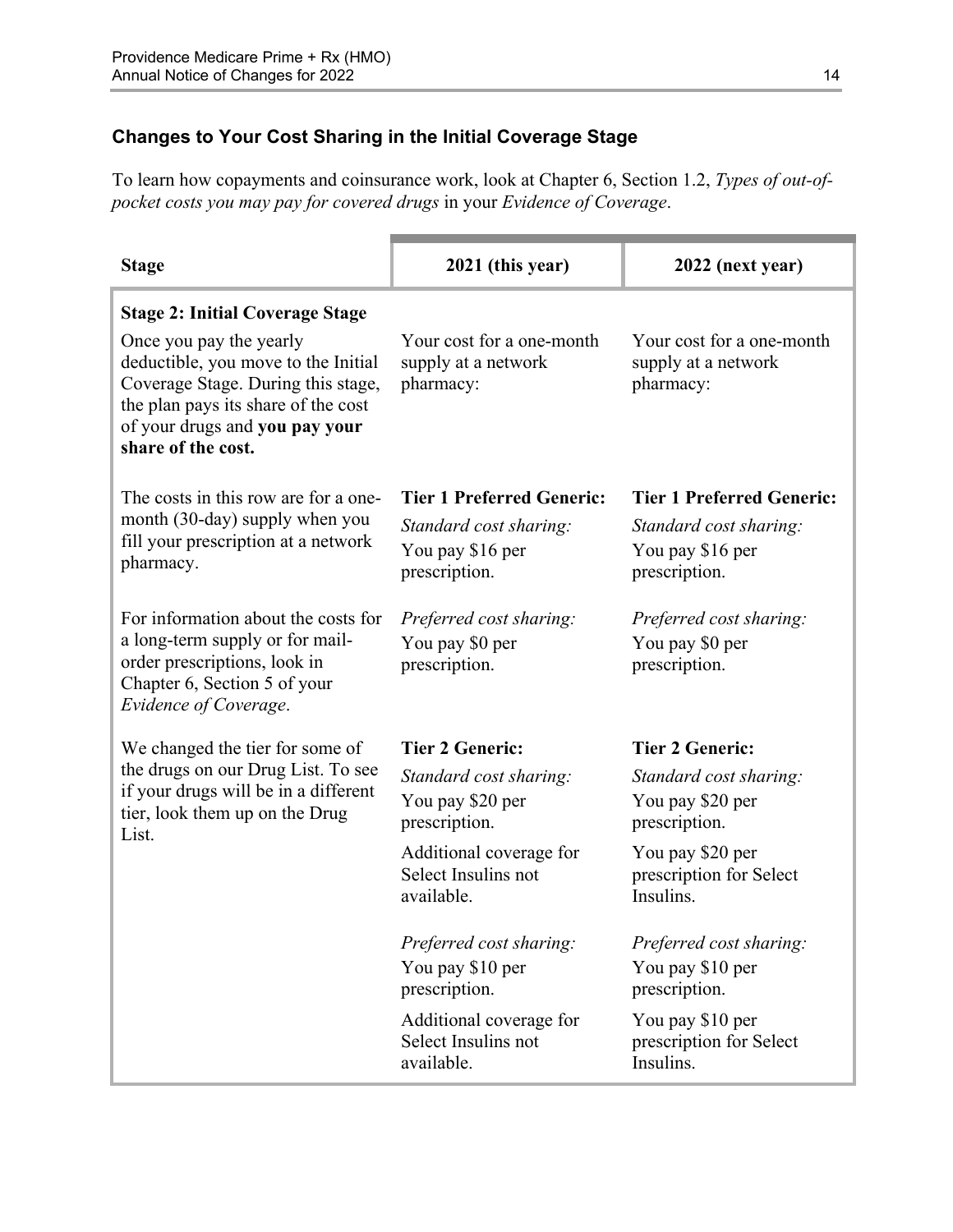| <b>Stage</b> | 2021 (this year)                     | 2022 (next year)                     |
|--------------|--------------------------------------|--------------------------------------|
|              | <b>Tier 3 Preferred Brand:</b>       | <b>Tier 3 Preferred Brand:</b>       |
|              | Standard cost sharing:               | Standard cost sharing:               |
|              | You pay \$47 per                     | You pay \$47 per                     |
|              | prescription.                        | prescription.                        |
|              | Additional coverage for              | You pay \$35 per                     |
|              | Select Insulins not<br>available.    | prescription for Select<br>Insulins. |
|              | Preferred cost sharing:              | Preferred cost sharing:              |
|              | You pay \$47 per<br>prescription.    | You pay \$47 per<br>prescription.    |
|              | Additional coverage for              | You pay \$35 per                     |
|              | Select Insulins not                  | prescription for Select              |
|              | available.                           | Insulins.                            |
|              | <b>Tier 4 Non-Preferred</b><br>Drug: | <b>Tier 4 Non-Preferred</b><br>Drug: |
|              | Standard cost sharing:               | Standard cost sharing:               |
|              | You pay \$100 per                    | You pay \$100 per                    |
|              | prescription.                        | prescription.                        |
|              | Preferred cost sharing:              | Preferred cost sharing:              |
|              | You pay \$100 per                    | You pay \$100 per                    |
|              | prescription.                        | prescription.                        |
|              | <b>Tier 5 Specialty:</b>             | <b>Tier 5 Specialty:</b>             |
|              | Standard cost sharing:               | Standard cost sharing:               |
|              | You pay 30% of the total<br>cost.    | You pay 30% of the total<br>cost.    |
|              | Preferred cost sharing:              | Preferred cost sharing:              |
|              | You pay 30% of the total             | You pay 30% of the total             |
|              | cost.                                | cost.                                |
|              |                                      |                                      |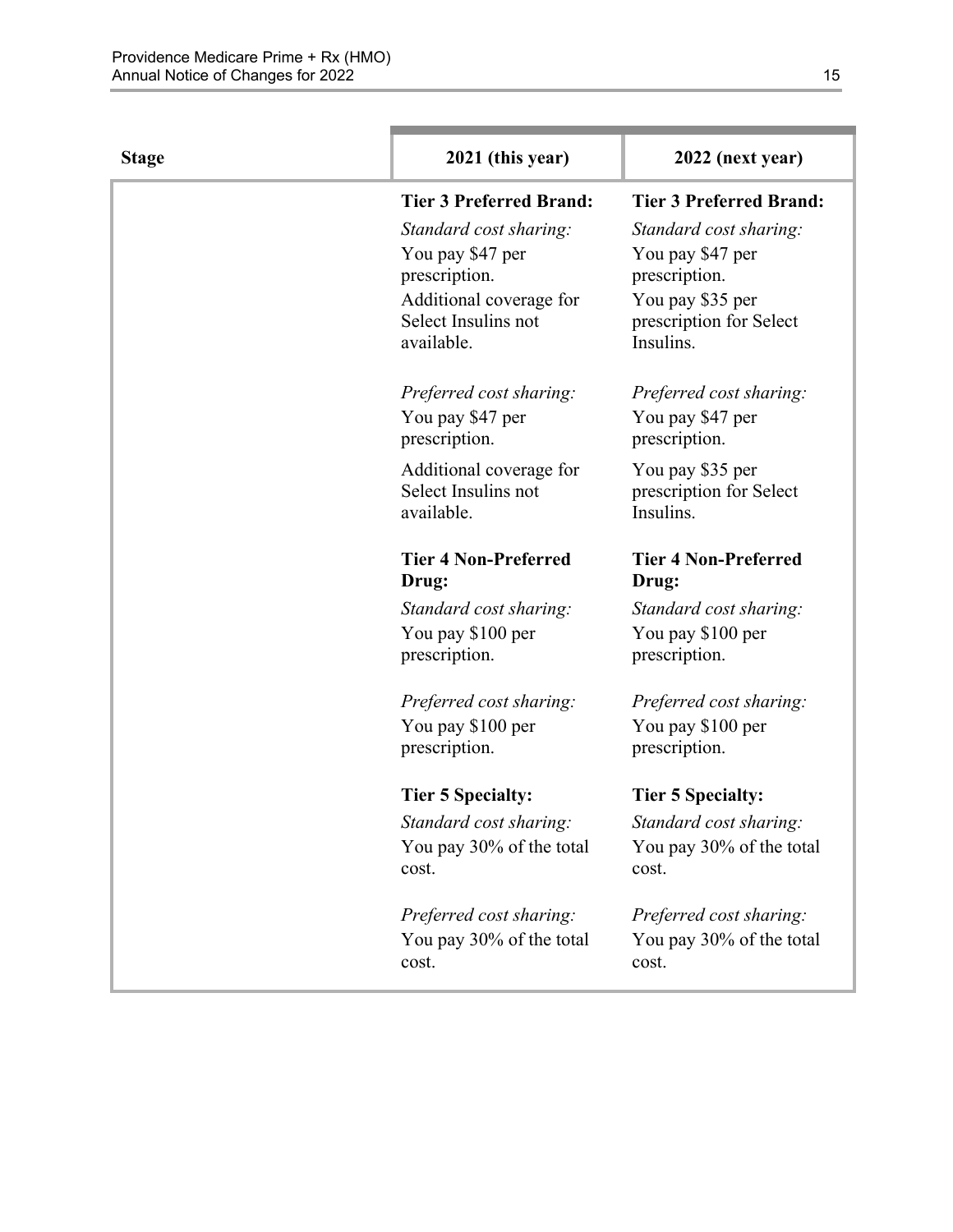| <b>Stage</b> | 2021 (this year)                                                                                                    | 2022 (next year)                                                                                                                                                |
|--------------|---------------------------------------------------------------------------------------------------------------------|-----------------------------------------------------------------------------------------------------------------------------------------------------------------|
|              | <b>Tier 6: Not covered</b>                                                                                          | <b>Tier 6 \$0 Part D Vaccines:</b><br>Standard cost sharing:<br>You pay \$0 per<br>prescription.<br>Preferred cost sharing:<br>You pay \$0 per<br>prescription. |
|              | Once your total drug costs<br>have reached \$4,130, you<br>will move to the next stage<br>(the Coverage Gap Stage). | Once your total drug costs<br>have reached \$4,430, you<br>will move to the next stage<br>(the Coverage Gap Stage).                                             |

### **Changes to the Coverage Gap and Catastrophic Coverage Stages**

The other two drug coverage stages – the Coverage Gap Stage and the Catastrophic Coverage Stage – are for people with high drug costs. **Most members do not reach the Coverage Gap Stage or the Catastrophic Coverage Stage**. Providence Medicare Prime + Rx (HMO) offers additional gap coverage for Select Insulins. During the Coverage Gap stage, your out-of-pocket costs for Select Insulins will be \$10-\$35 per month. For information about your costs in these stages, look at Chapter 6, Sections 6 and 7, in your *Evidence of Coverage*.

# <span id="page-18-0"></span>**SECTION 2 Administrative Changes**

| <b>Description</b>                                                   | 2021 (this year)                                                                   | 2022 (next year)                                                                                                                                                   |
|----------------------------------------------------------------------|------------------------------------------------------------------------------------|--------------------------------------------------------------------------------------------------------------------------------------------------------------------|
| Medicare Part B prescription<br>drugs - Step Therapy<br>requirement. | There is no step therapy<br>requirement for Medicare<br>Part B prescription drugs. | Medicare Part B<br>prescription drugs may be<br>subject to a step therapy<br>requirement. Refer to the<br>2022 Evidence of Coverage<br>for additional information. |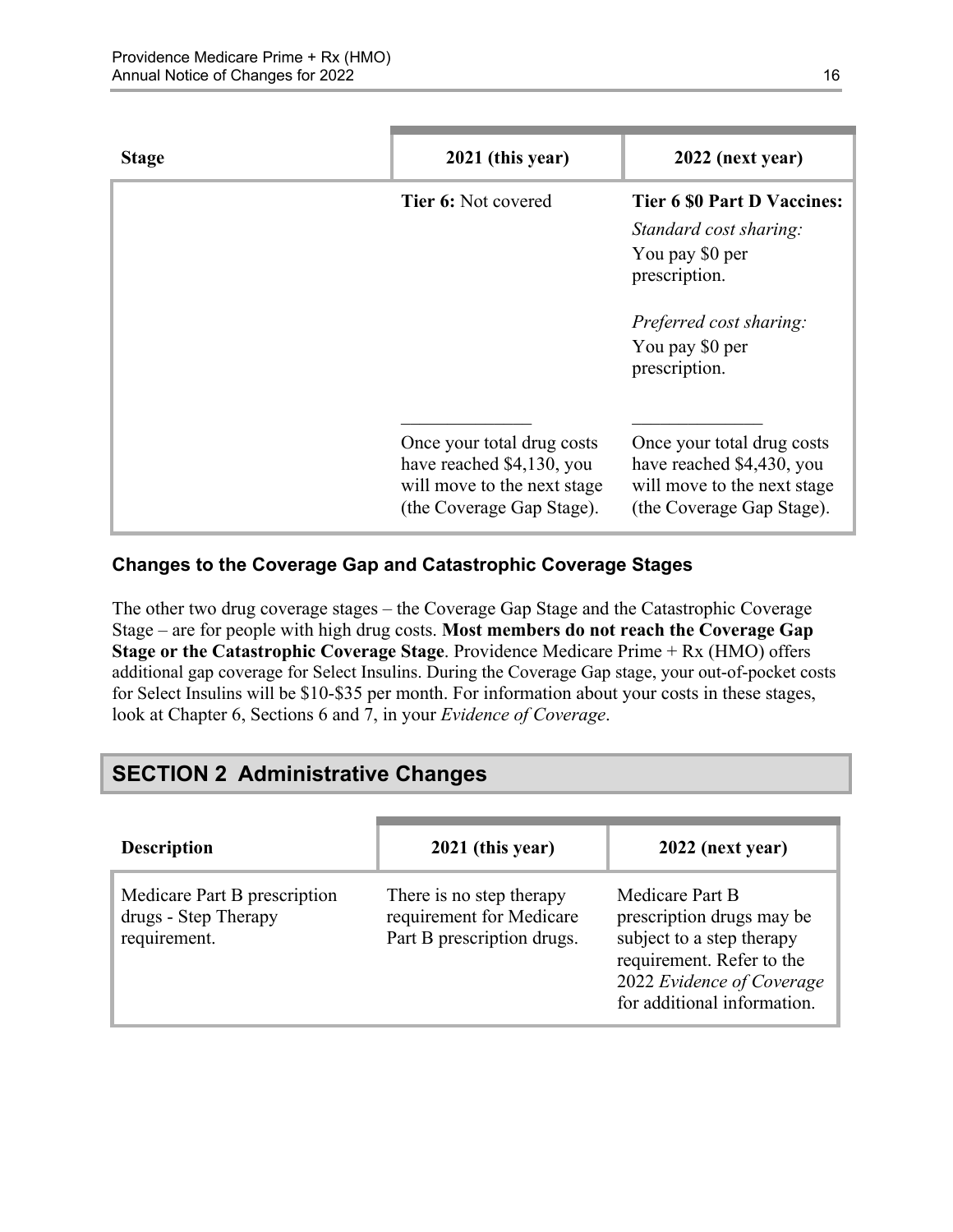| <b>Description</b>                               | 2021 (this year)                                                                                                                    | 2022 (next year)                                                                                                    |
|--------------------------------------------------|-------------------------------------------------------------------------------------------------------------------------------------|---------------------------------------------------------------------------------------------------------------------|
| <b>Optional Supplemental Dental</b><br>plan name | The optional supplemental<br>dental plan names are<br>Providence Basic Wrap<br>Dental and Providence<br><b>Enhanced Wrap Dental</b> | The optional supplemental<br>dental plan names are<br>Providence Dental Basic<br>and Providence Dental<br>Enhanced. |

# <span id="page-19-0"></span>**SECTION 3 Deciding Which Plan to Choose**

### <span id="page-19-1"></span>**Section 3.1 – If you want to stay in Providence Medicare Prime + Rx (HMO)**

**To stay in our plan you don't need to do anything.** If you do not sign up for a different plan or change to Original Medicare by December 7, you will automatically be enrolled in our Providence Medicare Prime + Rx (HMO).

# <span id="page-19-2"></span>**Section 3.2 – If you want to change plans**

We hope to keep you as a member next year but if you want to change for 2022 follow these steps:

### **Step 1: Learn about and compare your choices**

- You can join a different Medicare health plan timely,
- *OR*-- You can change to Original Medicare. If you change to Original Medicare, you will need to decide whether to join a Medicare drug plan. If you do not enroll in a Medicare drug plan, please see Section 1.1 regarding a potential Part D late enrollment penalty.

To learn more about Original Medicare and the different types of Medicare plans, read the *Medicare & You 2022* handbook, call your State Health Insurance Assistance Program (see Section 5), or call Medicare (see Section 7.2).

You can also find information about plans in your area by using the Medicare Plan Finder on the Medicare website. Go to [www.medicare.gov/plan-compare](http://www.medicare.gov/plan-compare). **Here, you can find information about costs, coverage, and quality ratings for Medicare plans.** 

As a reminder, Providence Health Assurance offers other Medicare health plans These other plans may differ in coverage, monthly premiums, and cost-sharing amounts.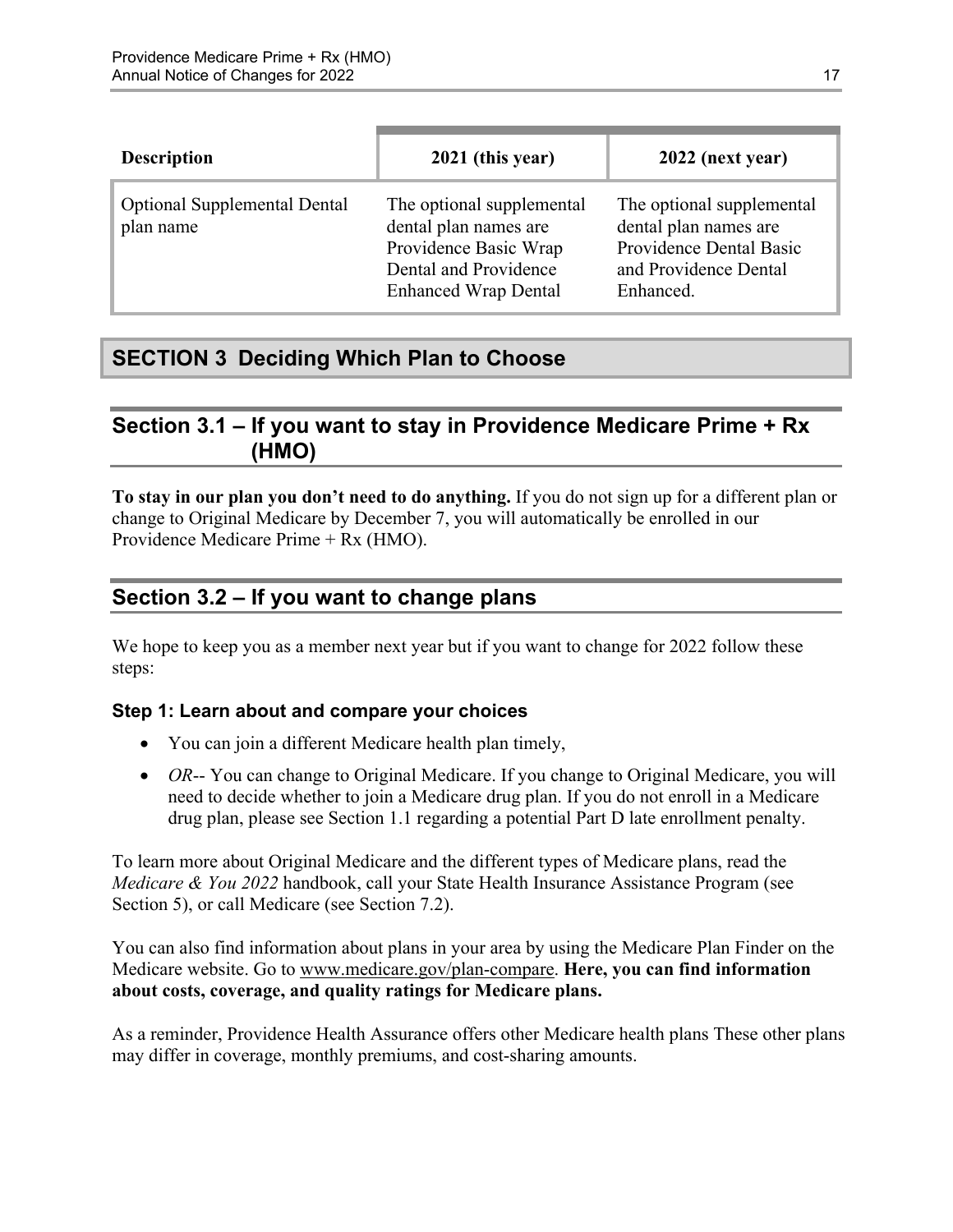#### **Step 2: Change your coverage**

- To **change to a different Medicare health plan**, enroll in the new plan. You will automatically be disenrolled from Providence Medicare Prime + Rx (HMO).
- To **change to Original Medicare with a prescription drug plan,** enroll in the new drug plan. You will automatically be disenrolled from Providence Medicare Prime + Rx (HMO).
- To **change to Original Medicare without a prescription drug plan**, you must either:
	- $\circ$  Send us a written request to disenroll. Contact Customer Service if you need more information on how to do this (phone numbers are in Section 7.1 of this booklet).
	- o  *or –* Contact **Medicare**, at 1-800-MEDICARE (1-800-633-4227), 24 hours a day, 7 days a week, and ask to be disenrolled. TTY users should call 1-877-486-2048.

# <span id="page-20-0"></span>**SECTION 4 Deadline for Changing Plans**

If you want to change to a different plan or to Original Medicare for next year, you can do it from **October 15 until December 7.** The change will take effect on January 1, 2022.

#### **Are there other times of the year to make a change?**

In certain situations, changes are also allowed at other times of the year. For example, people with Medicaid, those who get "Extra Help" paying for their drugs, those who have or are leaving employer coverage, and those who move out of the service area may be allowed to make a change at other times of the year. For more information, see Chapter 10, Section 2.3 of the *Evidence of Coverage.* 

 Chapter 10, Section 2.2 of the *Evidence of Coverage*. If you enrolled in a Medicare Advantage plan for January 1, 2022, and don't like your plan choice, you can switch to another Medicare health plan (either with or without Medicare prescription drug coverage) or switch to Original Medicare (either with or without Medicare prescription drug coverage) between January 1 and March 31, 2022. For more information, see

# <span id="page-20-1"></span>**SECTION 5 Programs That Offer Free Counseling about Medicare**

The State Health Insurance Assistance Program (SHIP) is a government program with trained counselors in every state. In Oregon, the SHIP is called Senior Health Insurance Benefits Assistance (SHIBA).

 SHIBA is independent (not connected with any insurance company or health plan). It is a state program that gets money from the Federal government to give **free** local health insurance counseling to people with Medicare. SHIBA counselors can help you with your Medicare questions or problems. They can help you understand your Medicare plan choices and answer questions about switching plans. You can call SHIBA at 1-800-722-4134 (TTY 711). You can learn more about SHIBA by visiting their website ([www.healthcare.oregon.gov/shiba](http://healthcare.oregon.gov/shiba)).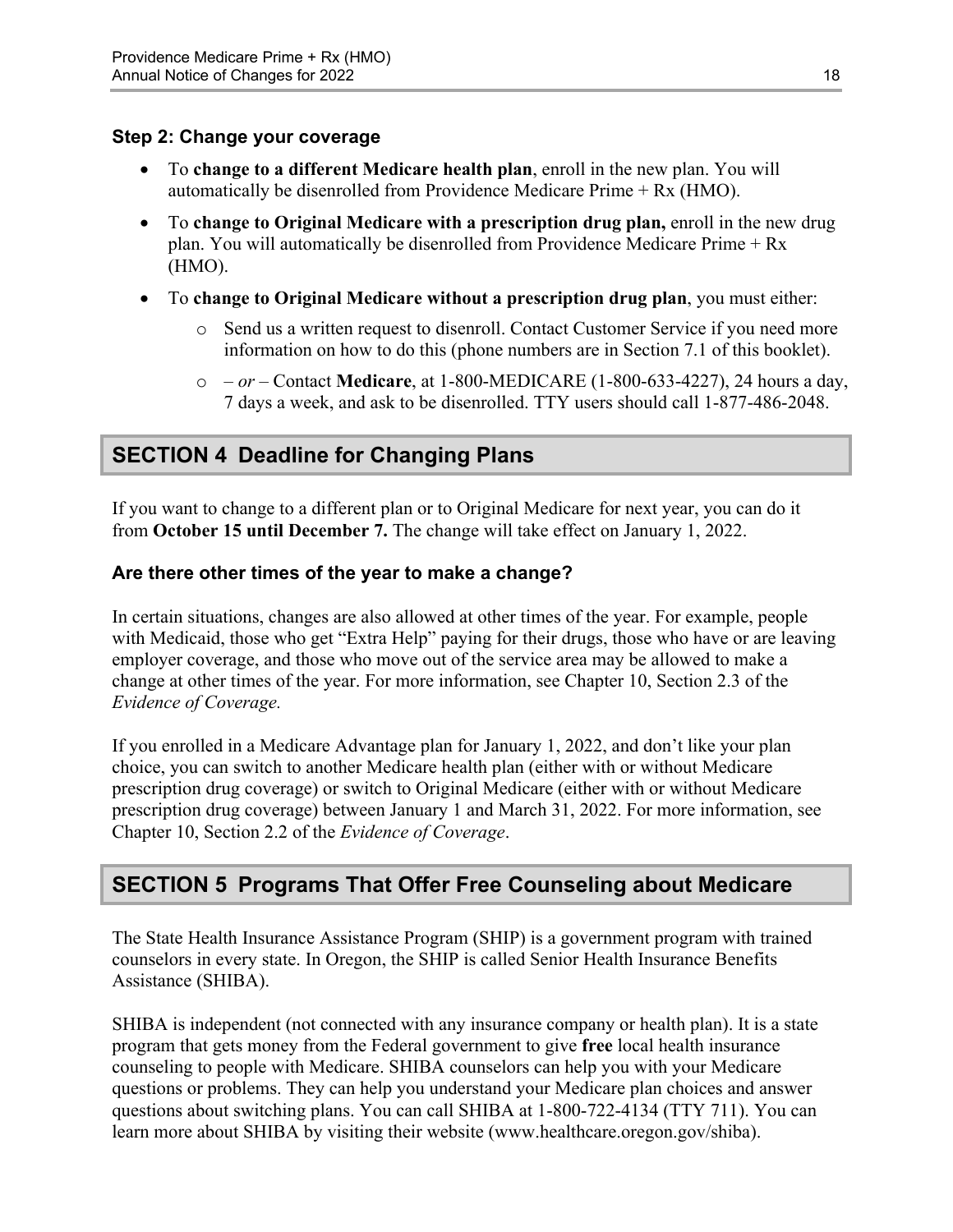# <span id="page-21-0"></span>**SECTION 6 Programs That Help Pay for Prescription Drugs**

You may qualify for help paying for prescription drugs.

- **"Extra Help" from Medicare.** People with limited incomes may qualify for "Extra Help" to pay for their prescription drug costs. If you qualify, Medicare could pay up to 75% or more of your drug costs including monthly prescription drug premiums, annual deductibles, and coinsurance. Additionally, those who qualify will not have a coverage gap or late enrollment penalty. Many people are eligible and don't even know it. To see if you qualify, call:
	- $\circ$  1-800-MEDICARE (1-800-633-4227). TTY users should call 1-877-486-2048, 24 hours a day/7 days a week;
	- $\circ$  The Social Security Office at 1-800-772-1213 between 7 am and 7 pm, Monday through Friday. TTY users should call, 1-800-325-0778 (applications); or
	- o Your State Medicaid Office (applications).
- **Prescription Cost-sharing Assistance for Persons with HIV/AIDS.** The AIDS Drug Assistance Program (ADAP) helps ensure that ADAP-eligible individuals living with HIV/AIDS have access to life-saving HIV medications. Individuals must meet certain criteria, including proof of State residence and HIV status, low income as defined by the State, and uninsured/under-insured status. Medicare Part D prescription drugs that are also covered by ADAP qualify for prescription cost-sharing assistance through CAREAssist. For information on eligibility criteria, covered drugs, or how to enroll in the program, please call CAREAssist at 971-673-0144 or 1-800-805-2313 (TTY 711).

# <span id="page-21-1"></span>**SECTION 7 Questions?**

# <span id="page-21-2"></span>**Section 7.1 – Getting Help from Providence Medicare Prime + Rx (HMO)**

Questions? We're here to help. Please call Customer Service at 503-574-8000 or 1-800-603 2340. (TTY only, call 711). We are available for phone calls 8 a.m. to 8 p.m. (Pacific Time), seven days a week. Calls to these numbers are free.

### **Read your 2022** *Evidence of Coverage* **(it has details about next year's benefits and costs)**

This *Annual Notice of Changes* gives you a summary of changes in your benefits and costs for 2022. For details, look in the 2022 *Evidence of Coverage* for Providence Medicare Prime + Rx (HMO). The *Evidence of Coverage* is the legal, detailed description of your plan benefits. It explains your rights and the rules you need to follow to get covered services and prescription drugs. A copy of the *Evidence of Coverage* is located on our website at [www.ProvidenceHealthAssurance.com.](http://www.ProvidenceHealthAssurance.com) You may also call Customer Service to ask us to mail you an *Evidence of Coverage*.